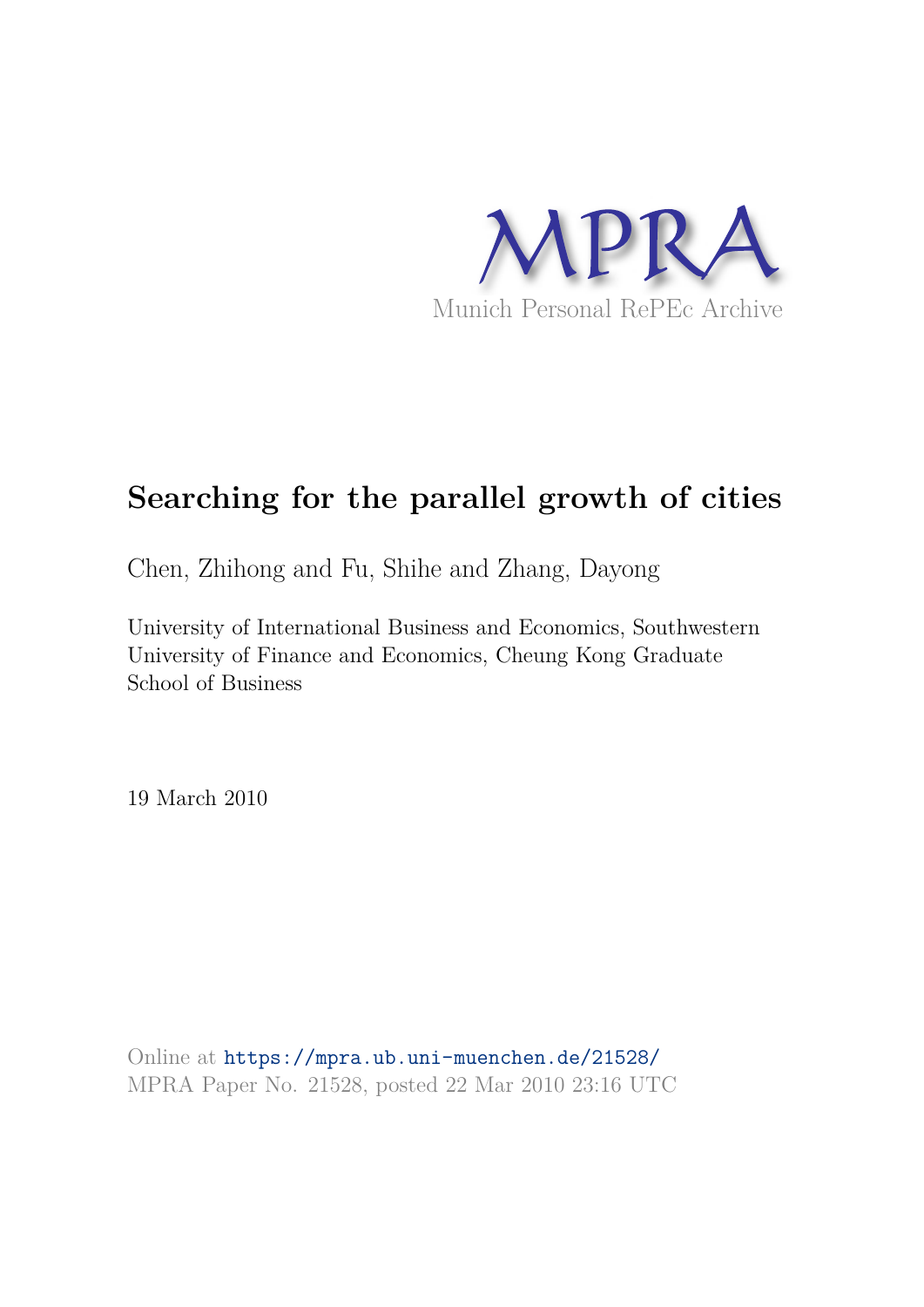## Searching for the Parallel Growth of Cities

Zhihong Chen School of International Trade and Economics University of International Business and Economics, Beijing 100029, China Email: zhihong.chen@uibe.edu.cn

Shihe Fu\*

Research Institute of Economics and Management Southwestern University of Finance and Economics and Cheung Kong Graduate School of Business Chengdu, 610074, China Email: fush@swufe.edu.cn

Dayong Zhang Research Institute of Economics and Management Southwestern University of Finance and Economics Chengdu, 610074, China Email: dzhang@swufe.edu.cn

March 19, 2010

**Abstract:** Three urban growth theories predict parallel growth of cities. The endogenous growth theory predicts deterministic parallel growth; the random growth theory implies that city growth follows Gibrat's law with a steady-state distribution; and the hybrid growth theory suggests the co-movement of random city growth. This paper uses the Chinese city size data from 1984-2006 and time series econometric techniques to test for parallel growth. The results from various types of stationarity tests on pooled heterogeneous cities show that city growth is random. However, once growth trend and structural change are taken into account, certain groups of cities with common group characteristics, such as similar natural resource endowment or policy regime, grow parallel.

*Keywords*: Urban growth, Parallel growth, Zipf's law, Unit root, Structural change

*JEL Classification*: C22, R11, R12

\_\_\_\_\_\_\_\_\_\_\_\_\_\_\_\_\_\_\_\_\_\_

<sup>\*</sup> Corresponding author. The authors would like to thank Richard Arnott, Michel Dimou, Yuming Fu, Li Gan, Arthur Lewbel, Zhijie Xiao, the participants of the 2005 Chinese Economist Society annual conference, the 2006 AREUEA-Asian Real Estate Society international conference, 2007 European Regional Science Association conference, and the seminar at Southwestern University of Finance and Economics for very helpful comments. This research was supported by a grant from the "Project 211(Phase Ⅲ)" of the Southwestern University of Finance and Economics.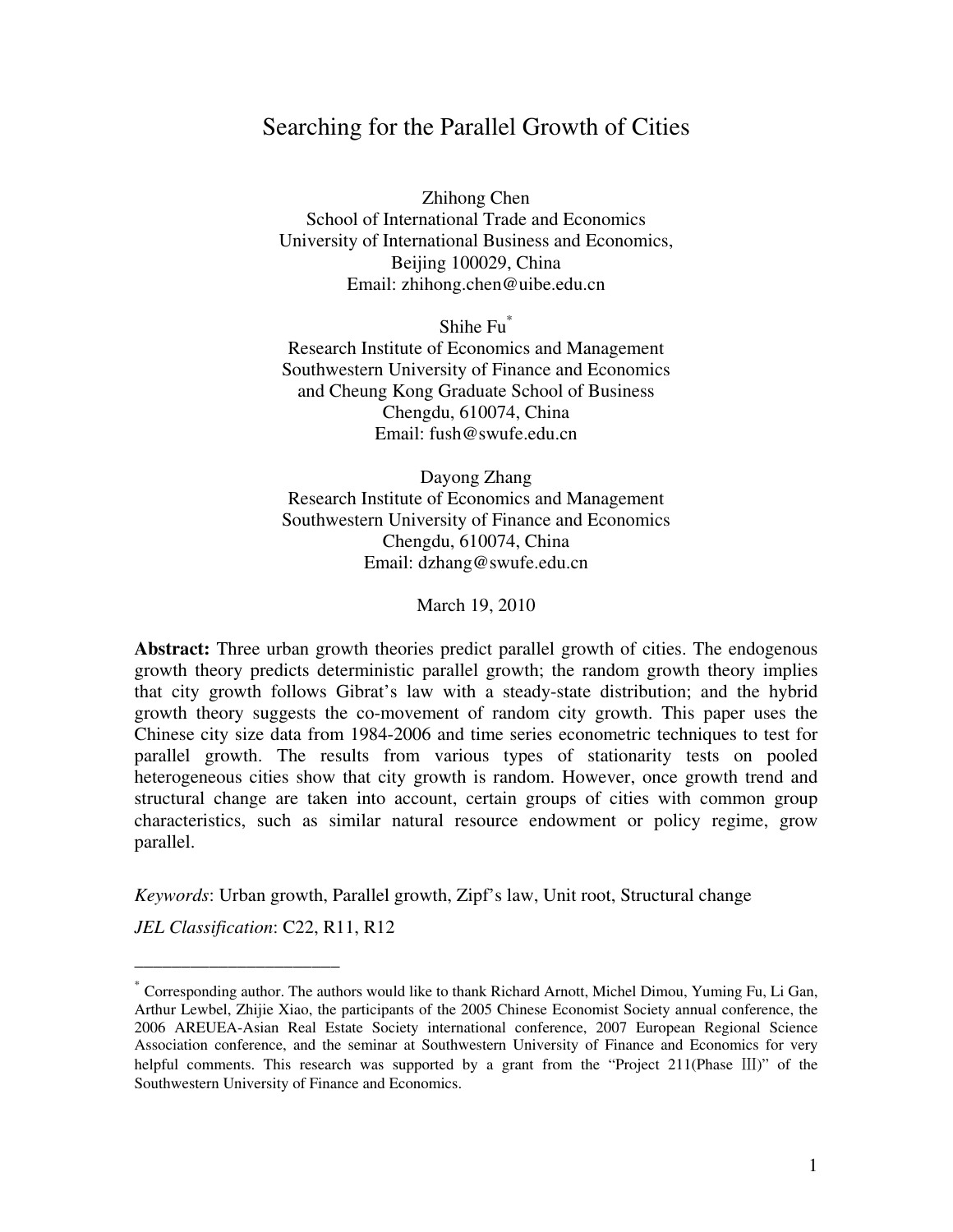#### **1. Introduction**

 $\overline{a}$ 

City growth across countries exhibits two striking facts. First, cities keep growing in many countries, in terms of both city size (city population) and the number of cities. Second, the distributions of city sizes in different countries fit the power law (Pareto distribution) very well. Especially, in the upper tail of city size distribution, the power exponent is equal to or very close to one, which is called Zipf's law or rank-size rule, meaning that a city size is proportional to the inverse of its rank.<sup>1</sup>

Correspondingly, three strands of theories have been developed to explain the two stylized facts. The endogenous urban growth theory (Black and Henderson, 1999; Eaton and Eckstein, 1997) uses human capital externalities as the driving force to explain the persistent and deterministic growth of cities, and concludes that in steady state, city sizes grow at a constant rate proportional to the growth rate of human capital accumulation, which is dubbed parallel growth. The random urban growth theory (Gabaix, 1999) assumes city growth as a random walk and shows that in steady state city size distribution obeys Zipf's law. The hybrid urban growth theory (Rossi-Hansberg and Wright, 2007) employs both human capital externalities and stochastic productivity shocks. Under some restrictive conditions, the hybrid model can generate both balanced endogenous growth and city size distribution close to Zipf's law. It is worth noting that another urban growth theory—locational fundamentals theory (Fujita and Mori, 1996; Krugman, 1996), is also relevant although it makes no clear prediction about the pattern of city growth. This theory emphasizes the persistent impact of initial location conditions on future city growth, which is to some degree related to the random growth theory.

A recent simulation study by Gan, Li, and Song (2006) demonstrates that the very good fit

<sup>&</sup>lt;sup>1</sup> There is rich literature on city size distribution. Let *R* and *P* denote the rank and population size of a city, then, the power law or Pareto distribution implies that the number of cities whose population exceeds *P* is proportional to  $P^{-\beta}$ . The econometric specification is  $\ln R = \alpha - \beta \ln P + \varepsilon$ . With  $\beta = 1$ , it is called Zipf's law (Zipf, 1949) or rank-size rule. However, to be specific, rank-size rule is only a good approximation of Zipf's law (Gabaix, 1999). Many studies find that the upper tail of city size distribution obeys Zipf's law quite well. For a comprehensive survey on city size distribution, see Gabaix and Ioannides (2004).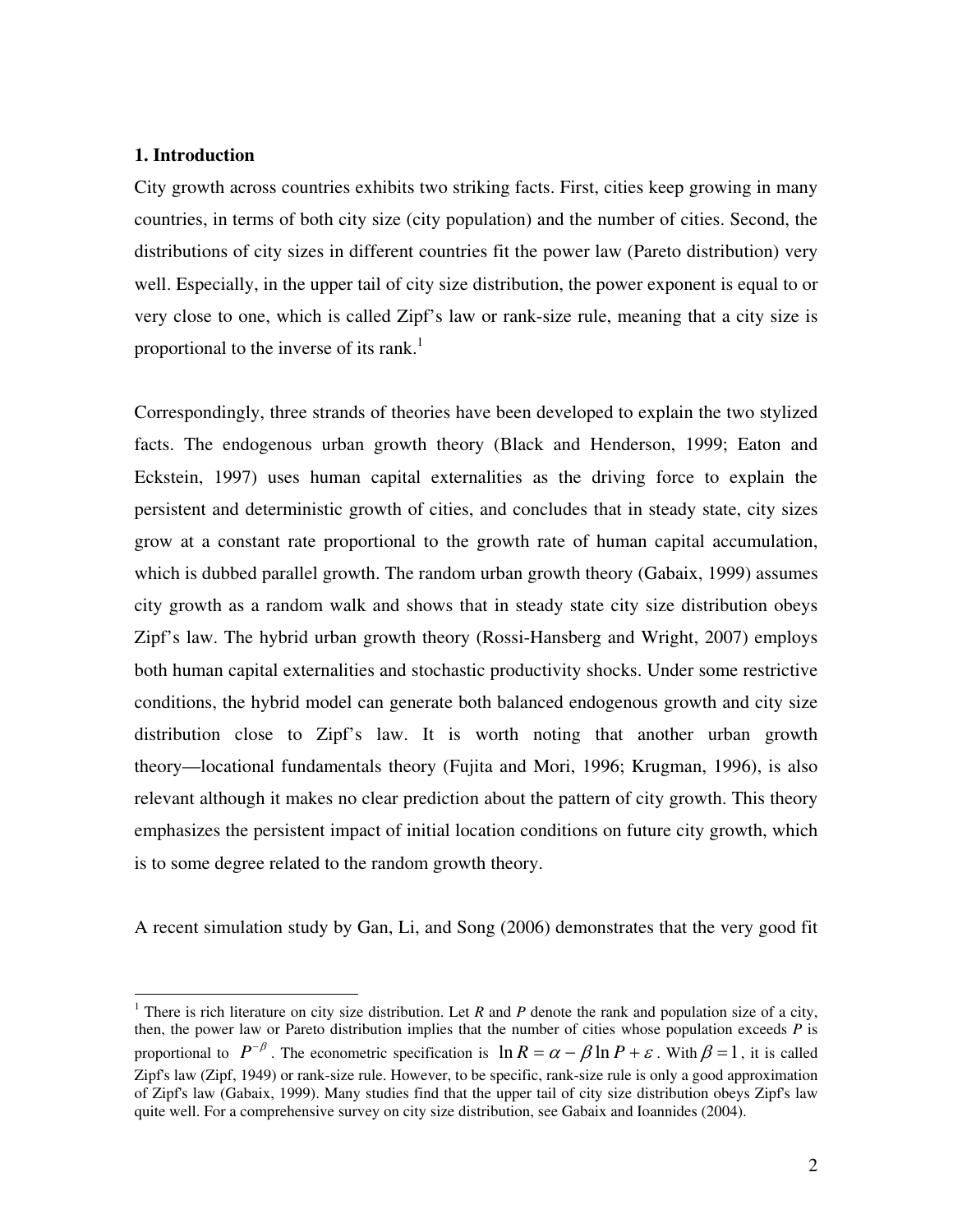of Pareto distribution is just a statistical phenomenon.<sup>2</sup> Therefore, the more interesting focus should be to study the dynamics of urban growth process and growth determinants. Unfortunately, empirically, we are still not clear whether city growth is random or deterministic. If it is deterministic, does the growth converge (small cities grow faster), diverge (large cities grow faster), or parallel (all cities grow at the same speed)?<sup>3</sup>

Of particular interest is to test the parallel growth hypothesis. Whether Zipf's law for all cities is a statistical property or not, the relative stability of city size distribution in a country at different time periods suggests that cities of different sizes may grow relatively parallel. As a matter of fact, all the three urban growth theories are somewhat related to parallel growth. The endogenous urban growth theory predicts simple, deterministic, parallel growth; the random growth theory assumes the same average growth rates with common variance (Gibrat's law) and predicts a steady-state size distribution; and the hybrid model predicts co-movement of random growth processes (cointegration in terms of time series econometrics). The goal of this paper is to test for the parallel growth of cities. Specifically, we use the Chinese city size time series data from 1984 to 2006 to identify the dynamic pattern of city growth. The results from various types of stationarity (unit roots) tests show that in general city growth is not parallel; however, once trend stationarity with endogenous structural change are allowed, cities with certain common group characteristics, in terms of geographic region, natural resource endowment, and policy regime, grow parallel. If any location-specific factors are considered location fundamentals, then our findings lend some support to the locational fundamentals growth theory in the sense that cities with similar location fundamentals tend to grow parallel.

<sup>&</sup>lt;sup>2</sup> Gan, Li, and Song (2006) show that the high  $R^2$  of the regression of rank on size is just a statistical property. However, their estimated values of  $\beta$  are sensitive to the parameters of the distribution of the size variable. They argue that Zipf's law is just a statistical phenomenon, but, to be precise, their conclusion means that the Pareto distribution is a statistical phenomenon.

<sup>&</sup>lt;sup>3</sup> Following economic growth theory (Barro and Sala-i-Martin, 2004), if small cities grow faster than large cities without conditional on any other characteristics of city economies, it is referred to as *absolute convergence*, meaning that all cities will converge to the same long-run steady state size. If different cities converge to their own steady state sizes, it is called *conditional convergence*. If small cities grow faster than large cities after holding fixed some other variables, such as initial human capital stock, government policies, it is called β -*convergence*. If the dispersion of city sizes (say, the standard deviation of sizes of a group of cities) declines over time, it is referred to as <sup>σ</sup> -*convergence*.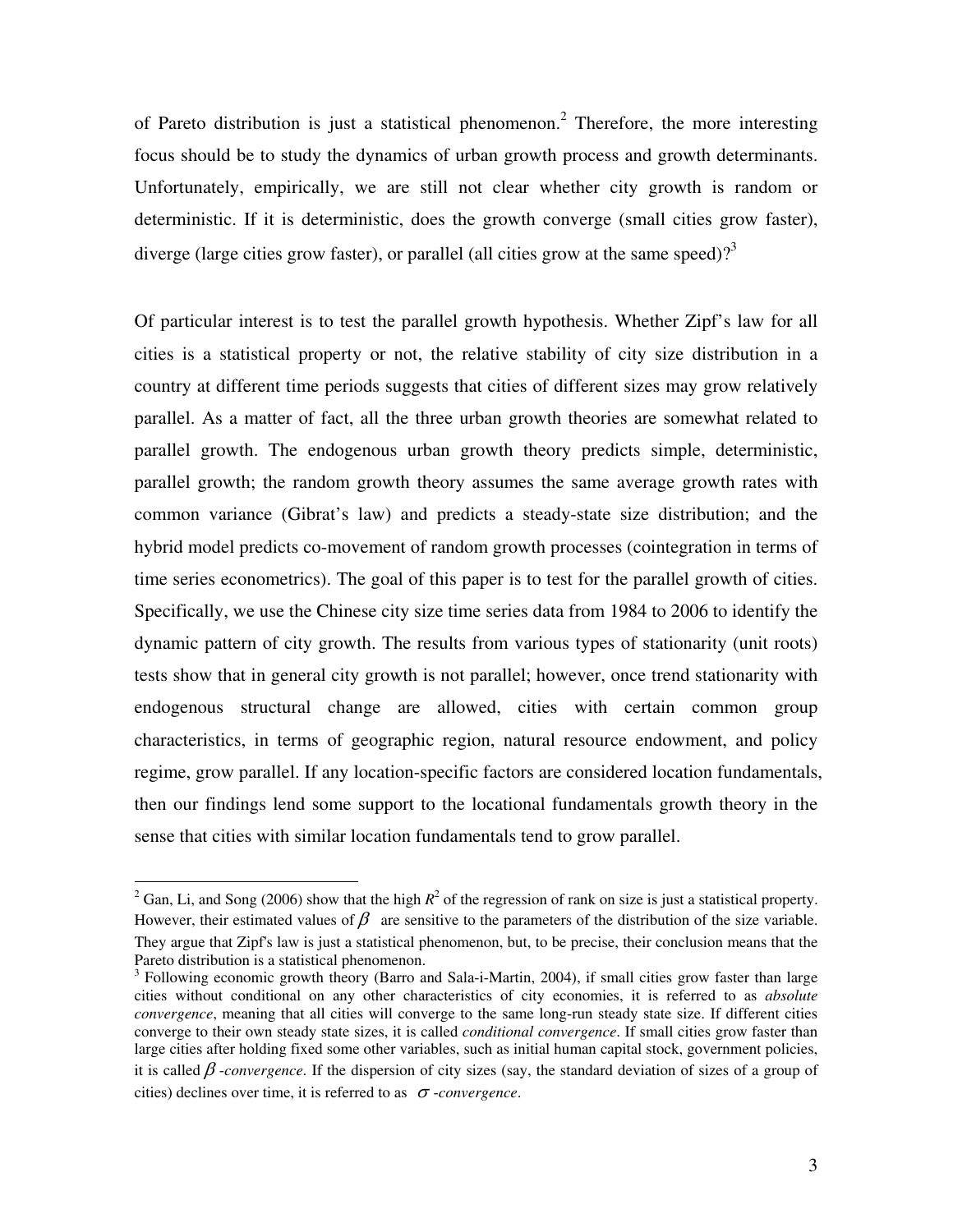The rest of the paper is organized as follows: Sections 2, 3, and 4 review the three urban growth theories and their empirical evidence, and discuss the corresponding methodology of testing for parallel growth, respectively. Section 5 describes the data set; section 6 presents the results; and section 7 concludes.

#### **2. The endogenous urban growth theory**

The endogenous urban growth theory predicts deterministic, parallel growth of cities, meaning that in steady state cities of different sizes grow at the same constant speed. The Black-Henderson model (Black and Henderson, 1999) assumes localized information spillovers and human capital accumulation as the engines of urban growth. This model produces endogenous city sizes and number of cities over time. Sizes of different types of cities grow at the same rate which is proportional to the growth rate of human capital accumulation; the number of cities of each type also grows at the same rate which equals the difference between the rate of national population growth and the rate of city population growth. A similar, deterministic, endogenous growth model by Eaton and Eckstein (1997) also predicts that the growth of a system of cities is parallel, with relative city sizes depending upon the knowledge spillover effects that cities can provide.

A direct testing for the deterministic, parallel growth is straightforward: We can test whether individual cities' growth rates are constant and remain the same over a long period. An alternative would be to split the sample into a few groups by size and to test whether the growth rate of each group is the same. Obviously, since city growth is affected by many factors (Angel, Sheppard, and Civco, 2005), such a strict parallel growth pattern is very rare to find, if not impossible. An indirect way is to test whether the size distribution of cities over a long period is stable or not. But the issue is that even though the size distribution is stable over time, an individual city's ranking may change. Eaton and Eckstein (1997) use France and Japan city size data and estimate the Markov transition matrix of city size evolution. They conclude that a wide range of city size growth is persistent, with quite stable distribution which is close to the rank-size rule. This is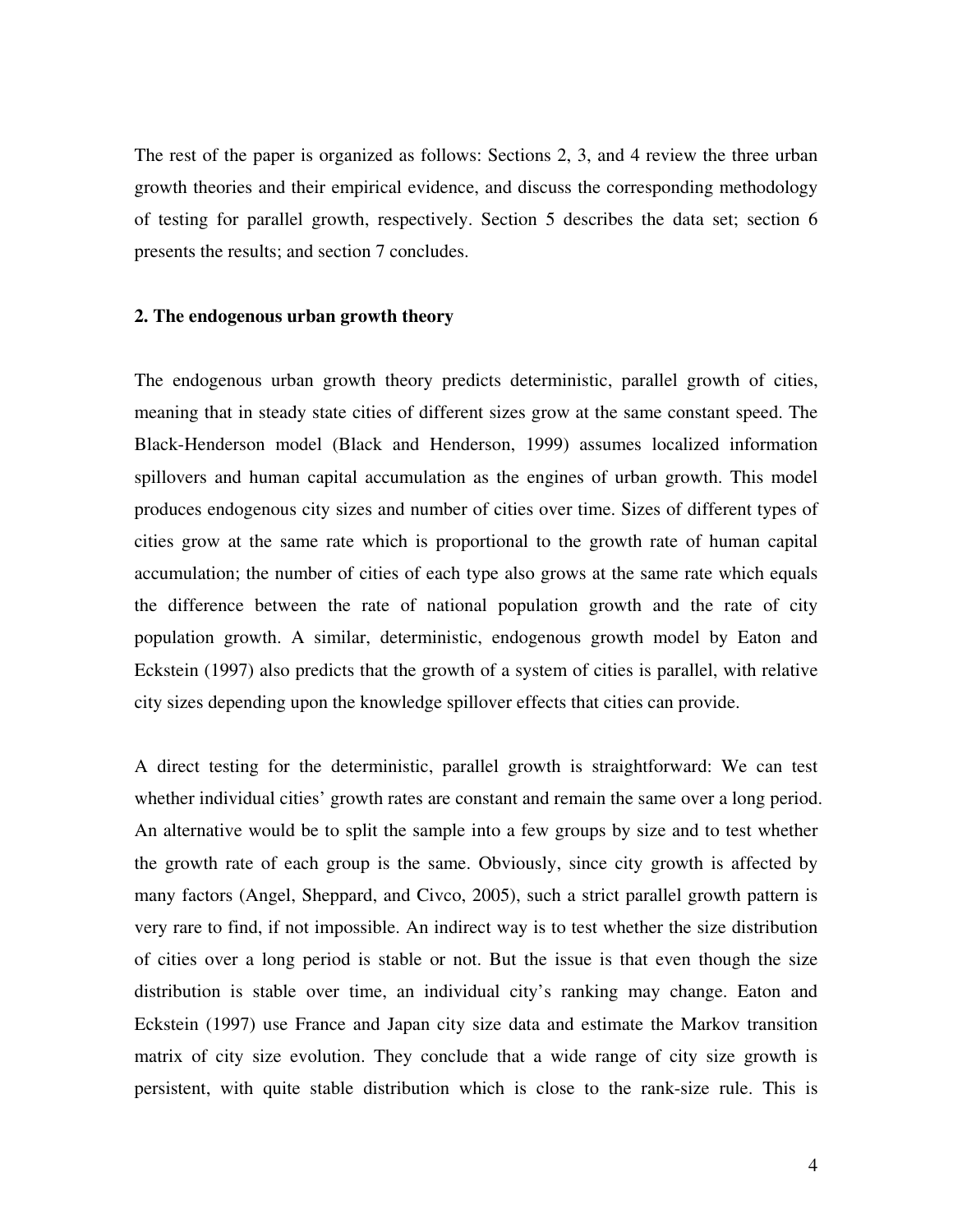consistent with parallel growth. However, there are a few problems in their study. First, they use only the top 40 urban areas. As many studies have pointed out, the threshold of city size matters in estimating the power exponent. Second, as pointed out by Sharma (2003), they do not provide statistical inference concerning the estimated transition probabilities. It is hard to know how large the diagonal transition probability should be to justify the persistent, parallel growth. Third, they do not discuss the stationarity of the city size time series data. If sizes of individual cities are not stationary, then, the better way to test the co-movement of city growth would be to conduct cointegration test, which is one of the goals of this paper. Finally, the period of rapid industrialization and urbanization in each country is also accompanied by dramatic changes in economic structure and policy regime, which may have had persistent effects on later urban growth and different impacts on different cities. Therefore, structural changes should also be taken into account.

Other possibilities of deterministic urban growth would be convergence and divergence. During the process of urbanization, new small cities keep forming and catch up with large ones, so the size distribution of cities would become more even over time, or cities with different initial sizes may converge to a common steady-state size. In contrast, urbanization could take the form of the expansion of existing large cities, which implies that city size distribution would be more unequal or diverge over time. In the Black-Henderson model, under some special constraints, cities could achieve steady-state levels, meaning that cities will grow and converge to a common stationary size. However, in another paper by Black and Henderson (1997) transitions are modeled as a stationary first-order Markov process and the relative size distribution of cities is astonishingly stable over time, with the actual distribution fluctuating little between decades and exhibiting no tendency to converge, diverge, or go bimodal. It is worth noting that an early study by Rosen and Resnick (1980) shows that large cities grow faster than small cities in most of the countries in their sample.

#### **3. The random urban growth theory**

The random urban growth theory assumes that city sizes grow stochastically, to be specific,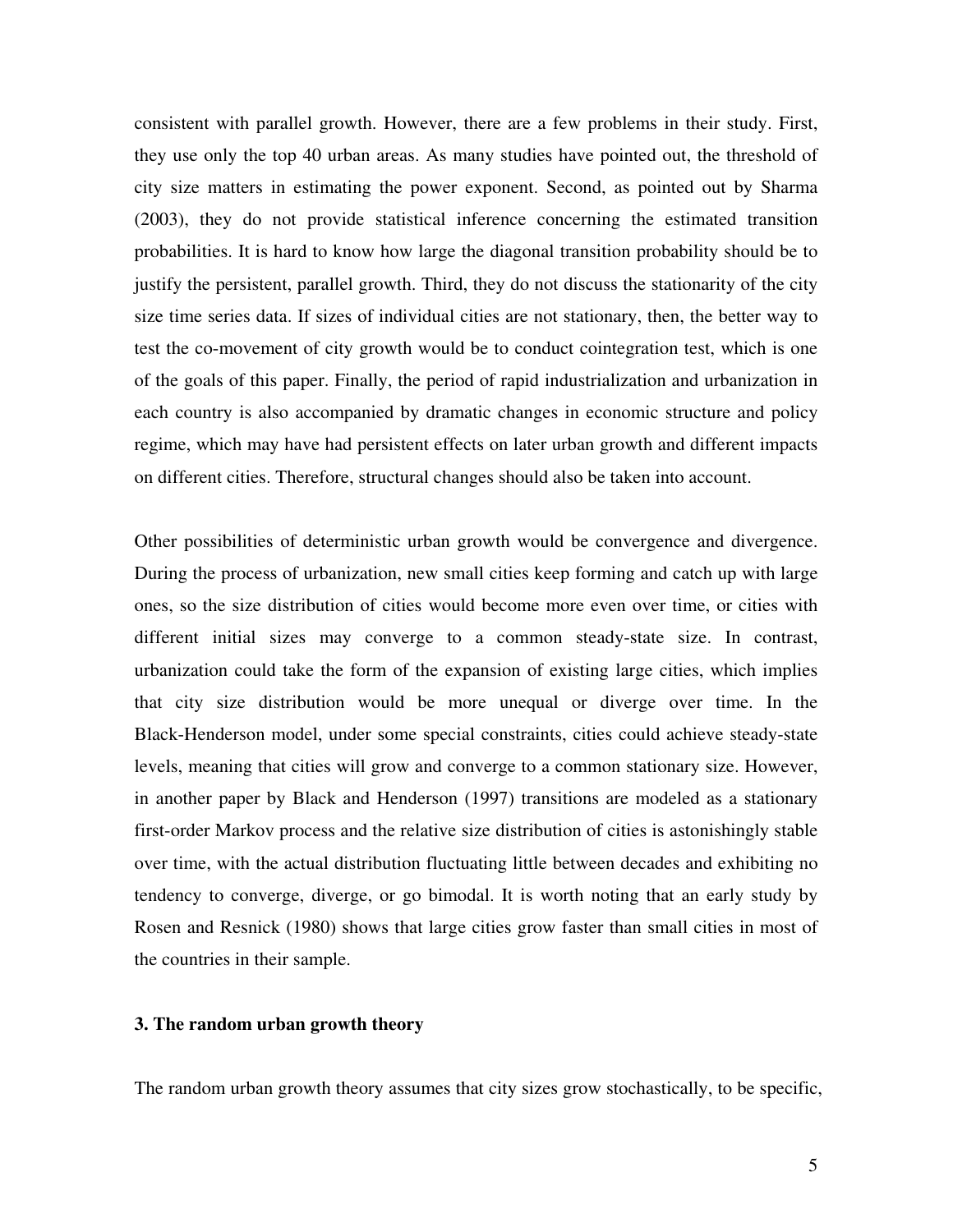follow Gibrat's law (the growth processes have the common expected city growth rate and a common standard deviation), or in the continuous case, follow a geometric Brownian motion. If at least for a certain range of size, the cities follow Gibrat's law, then, regardless of whatever drives city growth, automatically in the steady state, the distribution of city sizes in that range will follow Zipf's law with a power exponent of one (Cordoba, 2007; Gabaix, 1999). If this theory is correct, the future research should focus on finding if and on explaining why the actual city size growth follows Gibrat's law.

The Gibrat's law implies that the city size growth process is a random walk or unit root process. To see this, consider a city with population  $N_0$  at starting time 0. The growth rate of population at time  $t$ ,  $g_t$ , is a random variable independently distributed with mean  $E(g_t) = \mu$  and variance  $Var(g_t) = \delta^2$ , then

$$
N_T = N_0 \prod_{t=1}^T (1 + g_t).
$$

If  $g_t$  is relatively small, then the following approximation holds:

$$
\ln N_T = \ln N_0 + \sum_{t=1}^T g_t = \ln N_0 + \mu T + \sum_{t=1}^T \varepsilon_t, \qquad (1)
$$

where "ln" denotes logarithm and  $\varepsilon$ <sub>t</sub> is a white noise process. Equation (1) implies that  $\ln N<sub>T</sub>$  is a random walk with a drift parameter  $\mu$  and that a random growth shock has a permanent impact on city size.

There are three strategies to test the random growth theory. First, does city size distribution follow Zipf's law? Second, do growth processes of cities follow Gibrat's law, or in general, follow a random walk? Third, does a temporary random shock have permanent effects on city size evolution? The negative answer to any of the three questions would cast doubt on the random growth hypothesis. Note that from the perspective of time series econometrics the second and third testing strategies boil down to unit roots or stationarity test.

Davis and Weinstein (2002) find that one of the most powerful shocks to city size evolution in the human history—the Allied bombing of Japanese cities during the World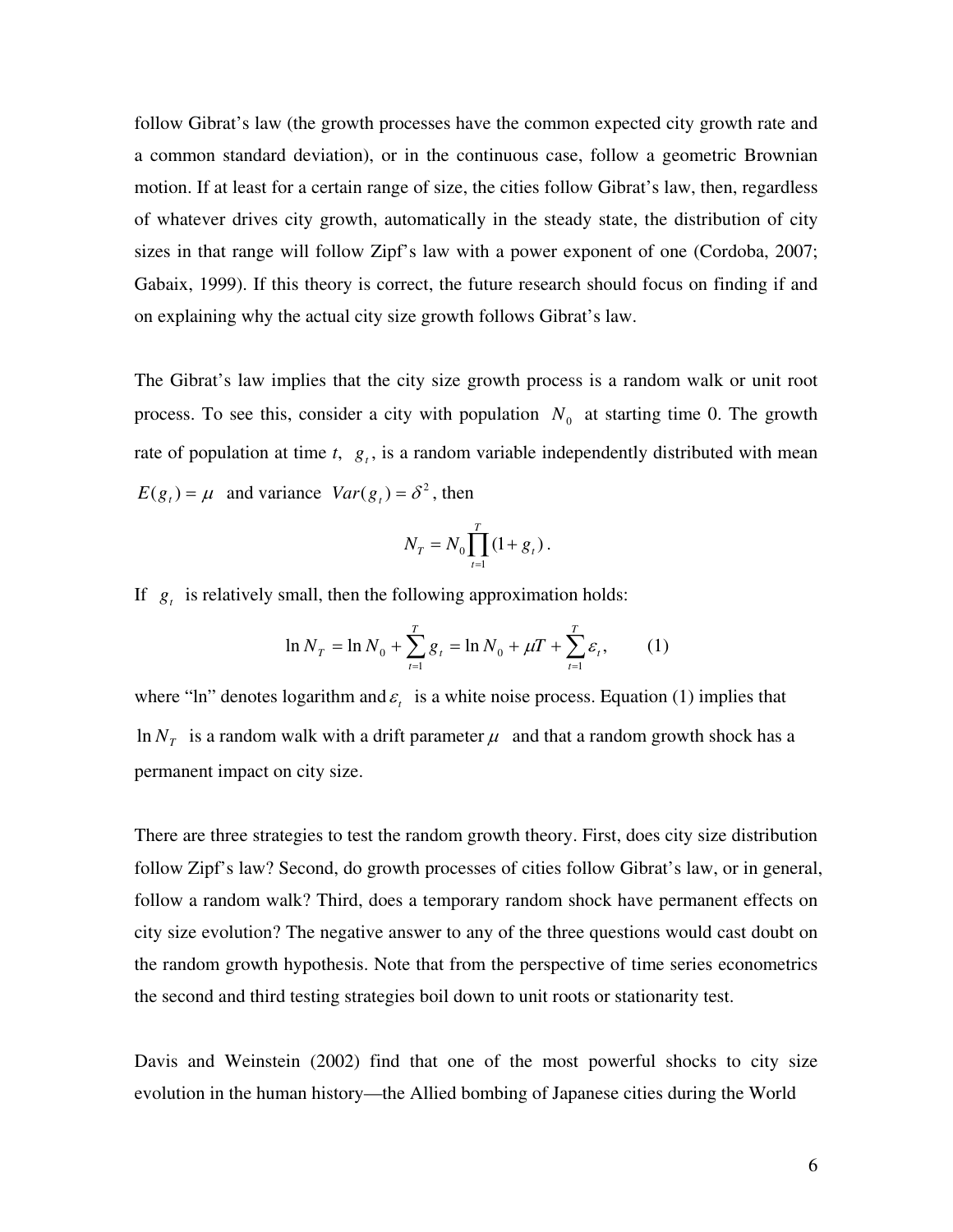War II—has only temporary effects: Most cities return to their relative positions in the distribution of city sizes within about fifteen years from the devastating destruction. This strongly strikes at the random growth theory. Brakman, Garretsen, and Schramm (2004) and Bosker et al. (2008) apply the similar methodology and also find that city growth in Eastern Germany follows a random walk but city growth in Western Germany does not, suggesting that different post-war economic systems may have played an important role in shaping urban growth dynamics.

#### **4. The hybrid urban growth model**

 $\overline{a}$ 

The hybrid urban growth model proposed by Rossi-Hansberg and Wright (2007) combines both the endogenous growth model and Gibrat's law and is able to predict both city growth facts. A random total factor productivity shock is introduced to the model so that the balanced growth of city sizes is also random. Under two sets of restrictive conditions (eliminating physical capital or AK type model without human capital), the expected long-run growth rate and variance are independent of city size, which fits Gibrat's law. Under certain range of parameter values, the hybrid model can also generate distributions which deviate from Zipf's law, as uncovered by some empirical literature.<sup>4</sup>

The hybrid urban growth theory has been tested by Sharma (2003). Sharma uses the Indian decennial population census data from 1901-1991 and conducts unit roots and cointegration tests. She concludes that city growth may be parallel in the long run, but the short-run growth may deviate from the long-term rate of growth due to exogenous shocks; and temporary shocks may take less than a decade to dissipate.<sup>5</sup> However, Sharma specifies a very strong assumption that the time trend of growth is zero or very small and negligible, in order to produce parallel growth.<sup>6</sup>

<sup>4</sup> *AK* model is the simplest endogenous growth model in economic growth theory. *AK* refers to a production function using only capital *K* and dependent on an exogenous technology shift denoted by *A*.

<sup>5</sup> It is interesting to note that Sharma's empirical study is done before Rossi-Hansberg and Wright's theoretical work. A careful reader can find that Sharma's paper provides empirical evidence for Rossi-Hansberg and Wright's conclusion that cities grow parallel in steady state yet the growth processes follow Gibrat's law.

<sup>&</sup>lt;sup>6</sup> Sharma (2003) specifies the following model to test parallel growth:  $\ln P_{it} = \alpha_i + \delta t + \beta_i \ln P_{i,i-1} + \varepsilon_{it}$ .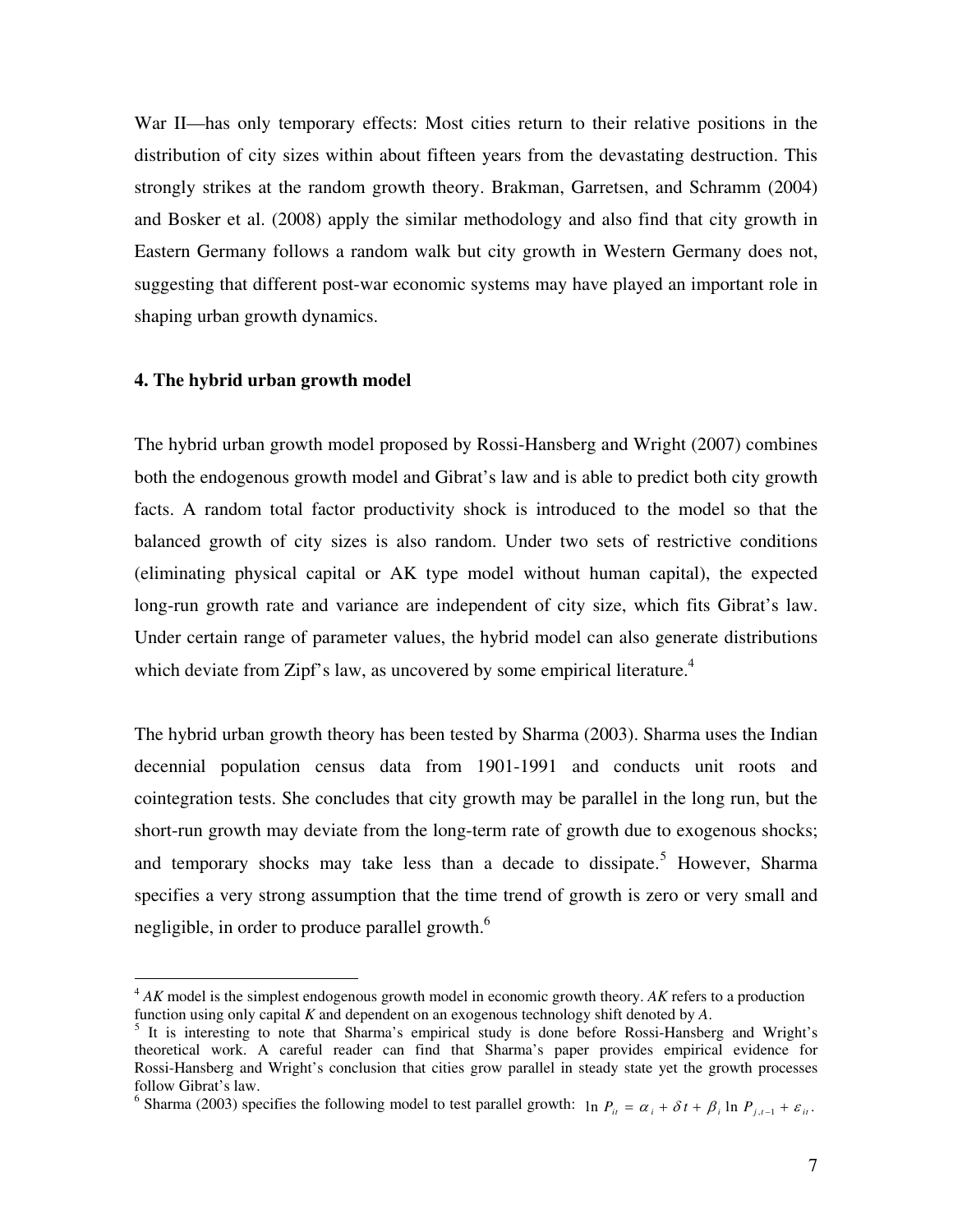To see this, let  $P_i$  denote the population of city *i* at time *t*, and assume that  $\ln P_i$  is a general first-order autoregressive ( *AR*(1)) process with a unit root, a drift, and a time trend:

$$
\ln P_{it} = \alpha_i + \beta_i t + \ln P_{i,t-1} + \varepsilon_{it}.
$$

The expected growth rate  $E(g_i)$  at time *t* is

$$
E(g_{it}) = E(\ln P_{it} - \ln P_{i,t-1}) = \alpha_i + \beta_i t.
$$

By the same token, the expected growth rate of city *j* at time *t* is

$$
E(g_{jt}) = E(\ln P_{jt} - \ln P_{j,t-1}) = \alpha_j + \beta_j t.
$$

The random parallel growth requires that for any *t*,

 $\overline{a}$ 

$$
\alpha_i + \beta_i t = \alpha_j + \beta_j t.
$$

Therefore, parallel growth implies the same time trend across all cities, regardless of the magnitude of time trend. The long-run equilibrium relationship between two city sizes with parallel growth is

$$
\ln P_{it} = \alpha_i + \ln P_{it}.
$$

Since both  $\ln P_i$  and  $\ln P_j$  are likely to be unit root processes, the cointegration relationship should be tested before making any estimation. The regression model for cointegration test is specified as

$$
\ln P_{it} = \alpha_i + \gamma \ln P_{jt} + \varepsilon_{it}, \qquad (2)
$$

where  $P_{jt}$  is the population level of a chosen reference city. If  $\ln P_{it}$  and  $\ln P_{jt}$  are cointegrated and  $\gamma \neq 1$ , then city *i* grows at a rate different from the reference city *j*. If  $\ln P_i$  and  $\ln P_j$  are cointegrated and  $\gamma = 1$ , then the two cities grow parallel at the same expected long-run rate. Based on equation (2), we will test parallel growth for a few groups of cities in section 6.3.

Another relevant but hard-to-test theory—locational fundamentals theory (Fujita and Mori, 1996; Krugman, 1996), is also worth discussion here. Locational characteristics may be

She argues that  $\beta_i = 1$  implies parallel growth. This is true only if the time trend  $\delta$  is zero or  $\delta$  is very small and can be neglected.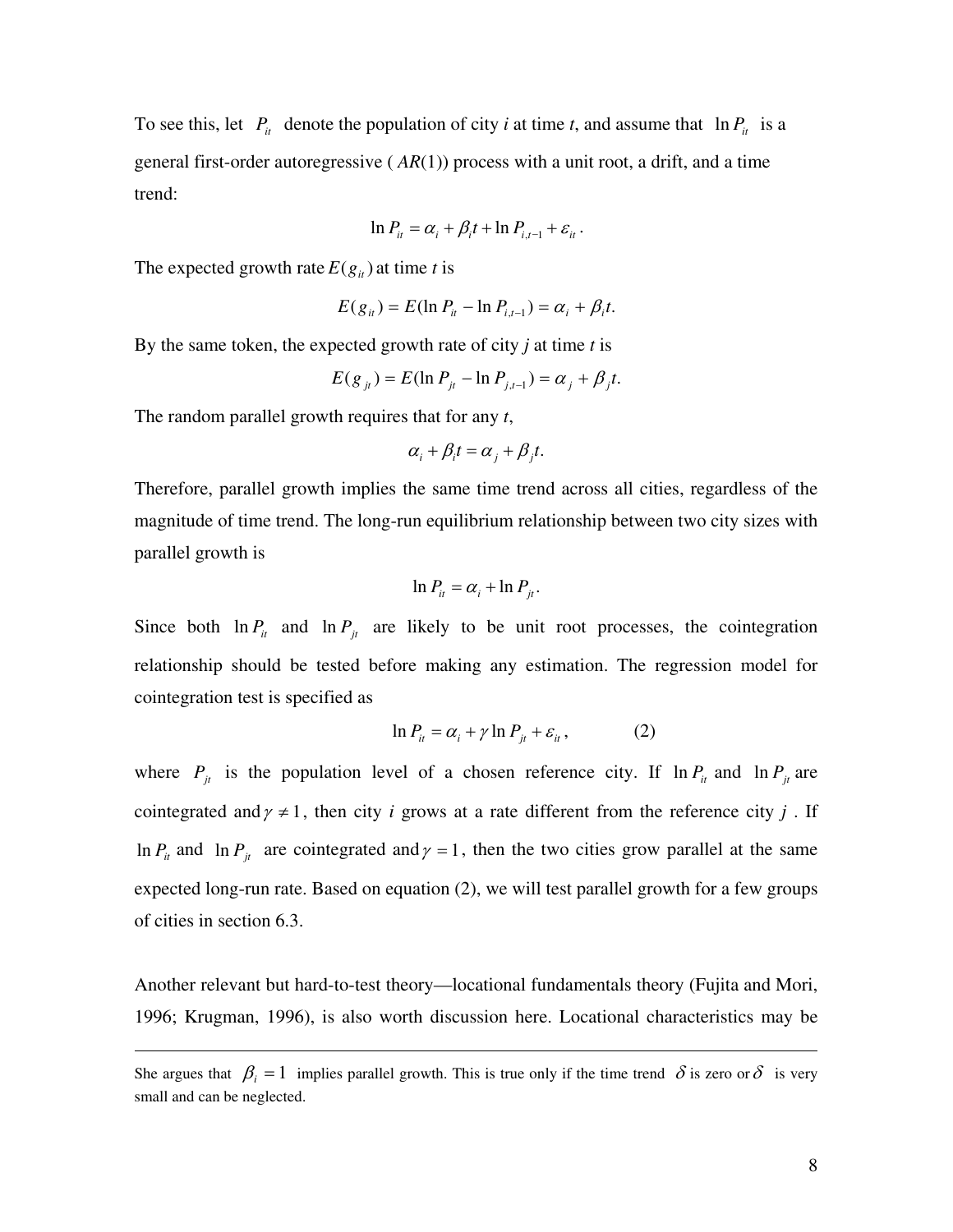considered randomly distributed over space (a spatial random process). They are the initial conditions which play a crucial role in shaping the formation and evolution of the size of that location. Even the initial conditions become unimportant any more, their effects may still persist, which is called the path dependence effect or the lock-in effect of self-reinforcing agglomeration forces (Fujita and Mori, 1996). Strong location-specific advantages may even revert the strong temporary shocks to city growth. However, this theory makes no clear prediction of the pattern of urban growth. Davis and Weinstein (2003) use the soon recovery of Japanese cities and Brakman, Garretsen, and Schramm (2004) the recovery of Western Germany, after the World War II bombing, as the confirmation of locational fundamentals theory.

#### **5. Data**

 $\overline{a}$ 

Before introducing the data, let's first summarize our testing methodology based on the three urban growth theories. We will test whether Chinese city sizes obey Zipf's law; if not, we will reject the random urban growth theory. We will also test whether Chinese city sizes follow Gibrat's law or unit root processes; if yes, we will proceed to test for parallel growth. For parallel growth test, we use a modified cointegration test strategy which will be explained in detail in section 6.3.

Our various tests use the Chinese city size data from 1984 to 2006. The data are from each year's *China Urban Statistic Yearbook.* In this paper a city is defined as "city proper," including both inner city area and suburban areas but excluding independent suburban counties.<sup>7</sup> City population is defined as the number of non-agricultural population in urban area of a city (by the permanent residence) at year-end. Non-agricultural population are those who engaged in non-agricultural vocations and their dependents.

Chinese cities usually are classified into five size categories according to their population:

<sup>&</sup>lt;sup>7</sup> Although some independent suburban counties, officially speaking, belong to the administrative scope of a city, they do not actually function like an urban area. Therefore, the *China Urban Statistical Yearbook* advises users to use "city proper" when studying urban related issues.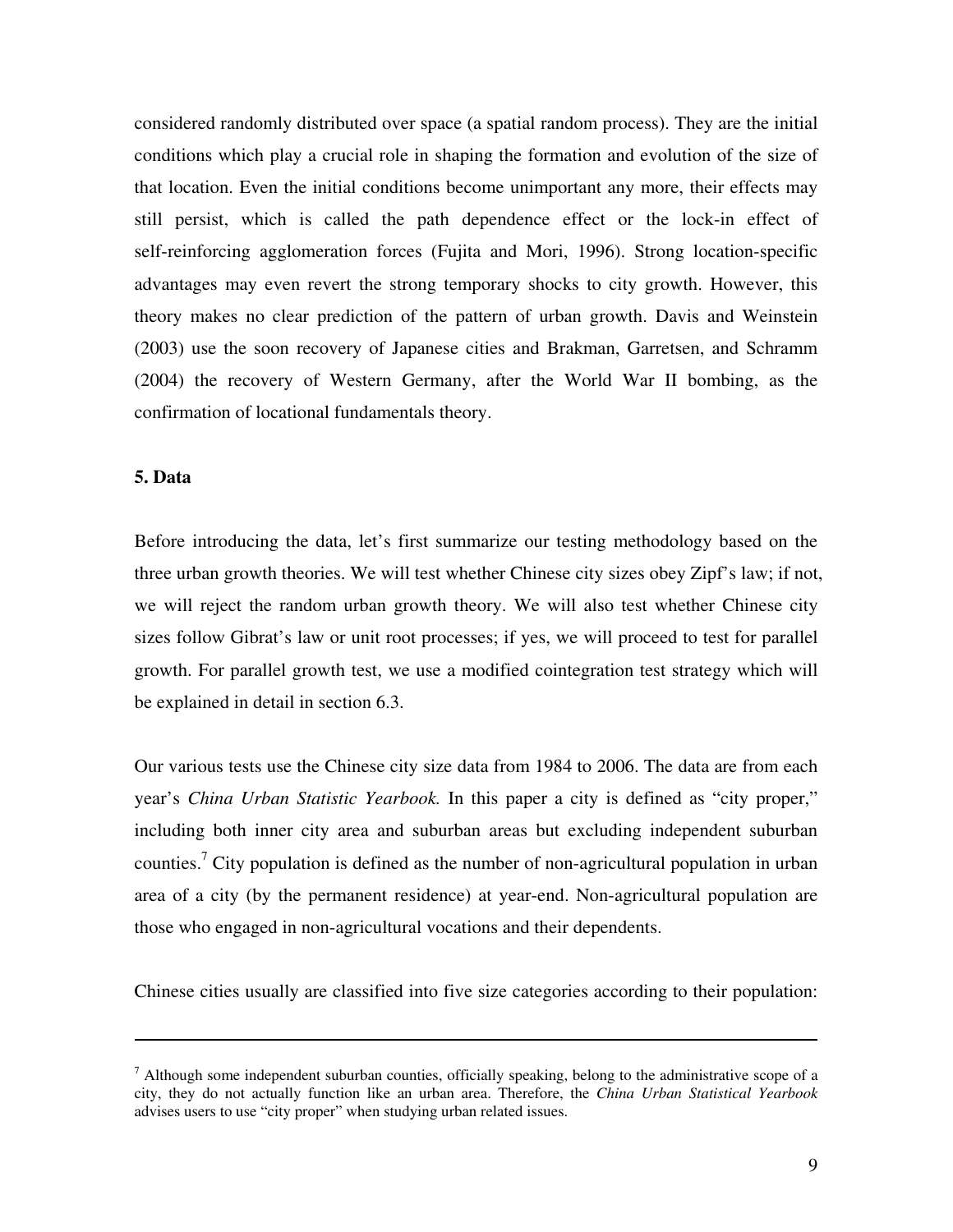small, medium, large, extra large, and super large-sized cities with population less than 200,000, between 200,000 and 500,000, between 500,000 and 1,000,000, between 1000,000 and 2,000,000, and above 2,000,000 persons, respectively. By region, Chinese cities traditionally are assigned to one of the following three categories: Eastern, Middle, and Western region. A more disaggregated regional classification includes seven sub-regions: Northeastern, Northwestern, Southwestern, Northern, Eastern, Southern, and Middle China.

During the transition to a market-oriented economy and opening to the world, Chinese government has favored a small number of cities to implement reform and open policies. These include 5 cities in special economic zones and 16 open coastal cities (starting from 1980).

Rapid urbanization has taken place in China since the 1980s. The urbanization rate increases from 23.01% in 1984 to 43.90% by the end of 2006. Almost every year, there are new cities coming into being, and the total number of cities increases from 295 in 1984 to 661 in 2006.

The dramatic change of Chinese economic structure and policies may have had strong impacts on the evolution of city sizes and size distribution. Some cities benefit from the strong agglomeration economies from nearby super-large cities or city-belt; some other cities, however, still suffer from locational disadvantages. Cities in special economic zones have been blessed by favorable government economic policies and grow much faster. In addition, cities in the same region but of different sizes may have different growth patterns. These special features of Chinese city growth have attracted a few studies (Anderson and Ge, 2005; Song and Zhang, 2002). However, no studies have been done on the dynamics of Chinese city growth.

Our research focuses on identifying the growth pattern of Chinese cities. Do Chinese cities grow randomly, deterministically parallel, or with a constant long-run rate but short-run deviation? The analysis and answers are presented in the next section.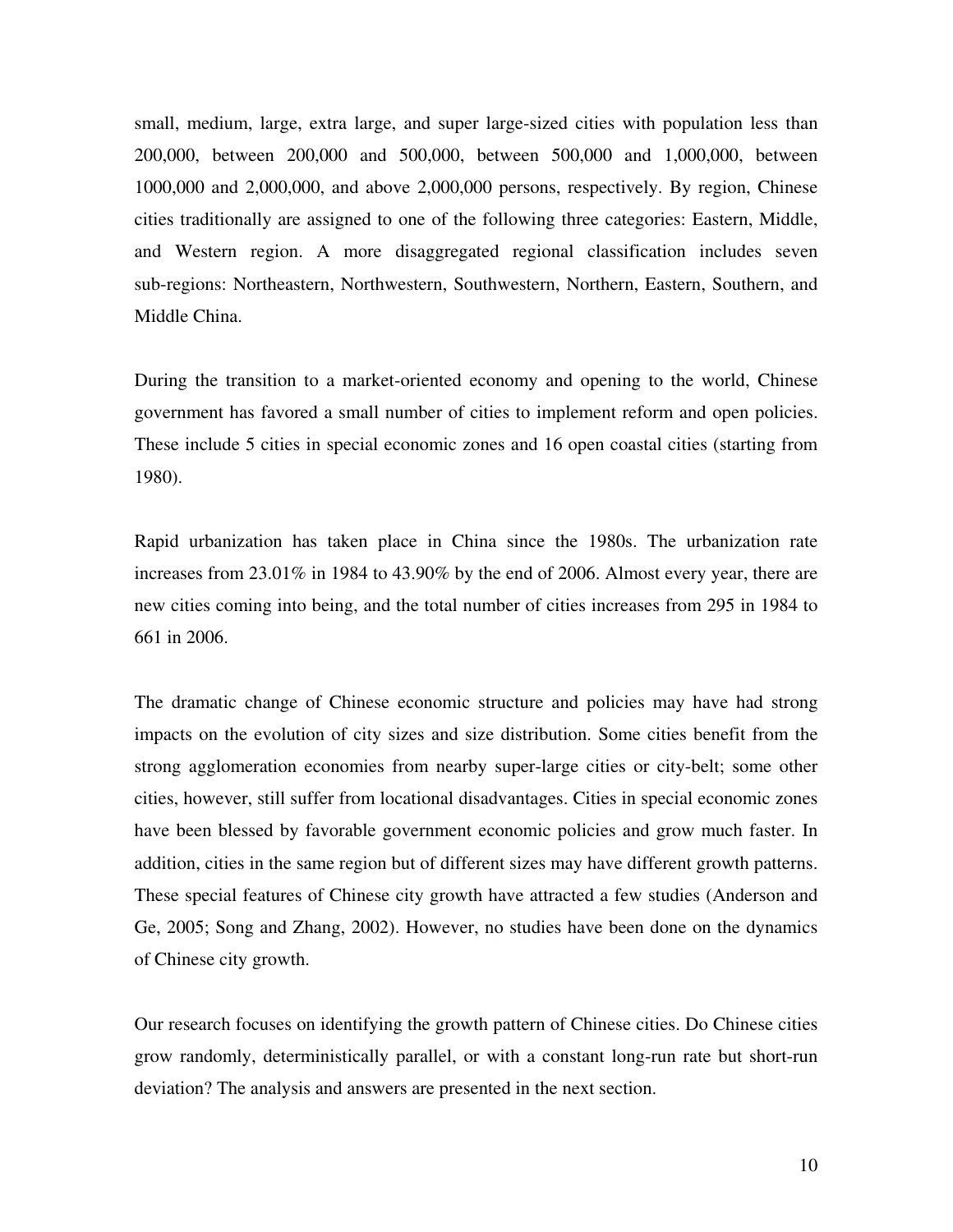#### **6. Results**

#### **6.1 Time Variations of Zipf's Exponent**

The random urban growth theory states that if city growth processes follow Gibrat's law, then the steady state distribution will obey Zipf's law. Therefore, if the Chinese city size distribution is not consistent with Zipf's law, we would cast doubt on the random growth. We estimate the standard rank-size model for each year to trace the change of the power exponent and the stability of city size distribution:

$$
\ln R = \alpha - \beta \ln P + \varepsilon,\tag{3}
$$

where *R* and *P* are the rank and population size of a city, and  $\beta$  is Zipf's exponent. Table 1 reports the estimated coefficient  $\beta$ .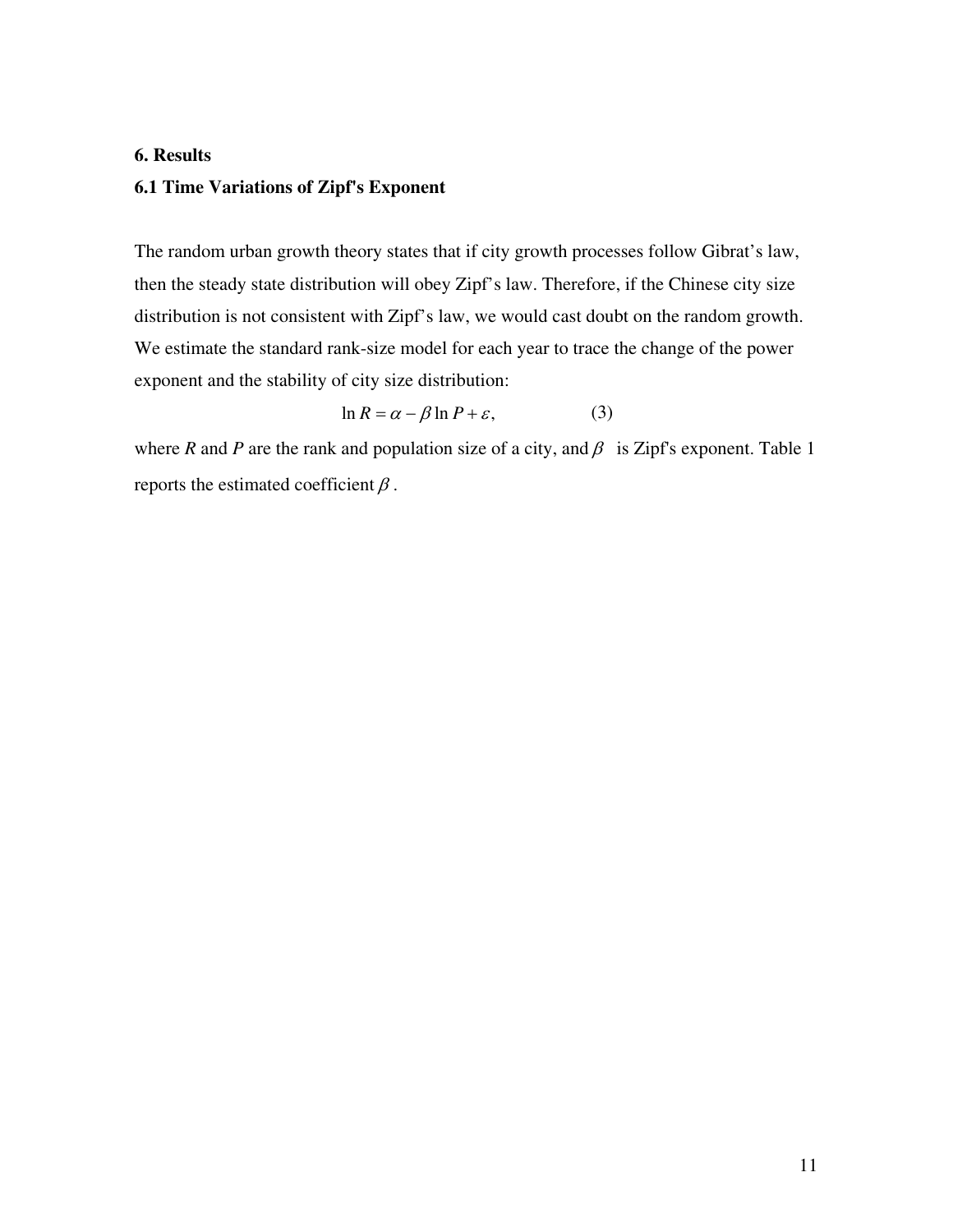#### Table 1

|      | All cities |         | Cities with           |         | Cities with         |         | <b>Balanced</b> |
|------|------------|---------|-----------------------|---------|---------------------|---------|-----------------|
|      |            |         | population $>200,000$ |         | population >500,000 |         | panel           |
| Year | Number     | $\beta$ | Number                | $\beta$ | Number              | $\beta$ | $\beta$         |
|      | of cities  |         | of cities             |         | of cities           |         |                 |
| 1984 | 295        | 0.891   | 131                   | 1.266   | 50                  | 1.463   | 0.879           |
| 1985 | 324        | 0.856   | 146                   | 1.275   | 52                  | 1.459   | 0.895           |
| 1986 | 342        | 0.857   | 149                   | 1.260   | 54                  | 1.447   | 0.904           |
| 1987 | 382        | 0.884   | 158                   | 1.260   | 55                  | 1.445   | 0.904           |
| 1988 | 434        | 0.927   | 168                   | 1.273   | 58                  | 1.440   | 0.919           |
| 1989 | 450        | 0.932   | 175                   | 1.282   | 58                  | 1.429   | 0.925           |
| 1990 | 468        | 0.902   | 177                   | 1.253   | 60                  | 1.381   | 0.929           |
| 1991 | 479        | 0.923   | 182                   | 1.289   | 61                  | 1.423   | 0.934           |
| 1992 | 514        | 0.950   | 201                   | 1.302   | 62                  | 1.433   | 0.941           |
| 1993 | 569        | 0.981   | 228                   | 1.343   | 69                  | 1.433   | 0.942           |
| 1994 | 622        | 1.007   | 248                   | 1.377   | 73                  | 1.453   | 0.961           |
| 1995 | 640        | 1.023   | 267                   | 1.383   | 76                  | 1.451   | 0.965           |
| 1996 | 665        | 1.038   | 273                   | 1.388   | 78                  | 1.454   | 0.968           |
| 1997 | 666        | 1.032   | 285                   | 1.389   | 81                  | 1.452   | 0.978           |
| 1998 | 665        | 1.047   | 291                   | 1.383   | 86                  | 1.457   | 0.988           |
| 1999 | 665        | 1.075   | 302                   | 1.380   | 86                  | 1.423   | 0.990           |
| 2000 | 661        | 1.025   | 293                   | 1.364   | 92                  | 1.412   | 0.989           |
| 2001 | 662        | 1.026   | 304                   | 1.357   | 105                 | 1.430   | 0.993           |
| 2002 | 656        | 1.001   | 311                   | 1.339   | 108                 | 1.448   | 0.972           |
| 2003 | 653        | 0.986   | 324                   | 1.269   | 122                 | 1.416   | 0.897           |
| 2004 | 655        | 1.024   | 348                   | 1.290   | 130                 | 1.412   | 0.945           |
| 2005 | 659        | 1.117   | 581                   | 1.473   | 363                 | 1.939   | 1.073           |
| 2006 | 659        | 1.129   | 586                   | 1.480   | 368                 | 1.936   | 1.072           |

Time variations of the Zipf's exponent

Note: The balanced panel includes 259 cities. All regressions have good fit; most of the *p*-values for testing the null hypothesis  $H_0$ :  $\beta = 1$  are zeroes. Two cities (Lasa and Hailaer) have missing population data in various years and are not included in analysis.

In Table 1, the coefficient  $\beta$  in the third column is estimated using the full sample. The power exponent has been increasing from less than one in 1984 to quite greater than one in 2006, implying that the overall city size distribution becomes close to and finally more even than what Zipf's law predicts. In 19 out of 23 years an *F* test rejects the null hypothesis that  $\beta$  is equal to 1. Column 8 presents the Zipf's exponent for the balanced panel that includes 259 cities existing during 1984-2006. The pattern is very similar to the full sample, suggesting that the city sample of the balanced panel is representative.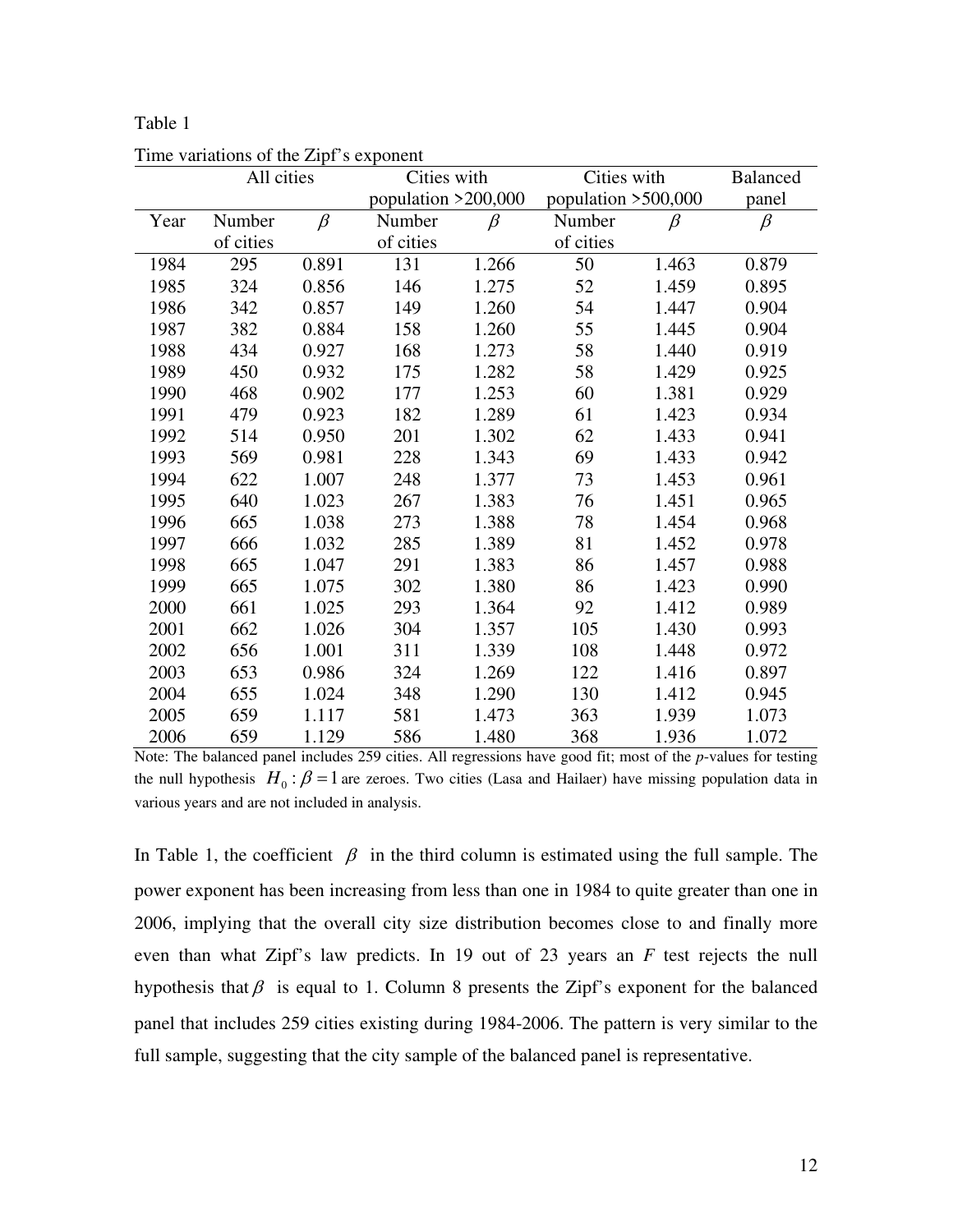Since many empirical studies confirm that the exponent is sensitive to the sample choice and is close to one for the upper tail of size distribution (Rosen and Resnick, 1980; Eeckhout, 2005), we also estimate the model by selecting only cities of size greater than a certain large threshold. The fifth and seventh columns report the results for cities of size greater than 200,000 and 500,000, respectively. The estimated power exponents now are significantly different from one, to be specific, significantly greater than one. The values of  $\beta$  increases when we move the cutoff to the upper tail, suggesting that larger cities distribute more evenly than what Zipf's law predicts. One possible explanation is that the Chinese government has implemented the policy that restricted the migration into large cities and promoted the development of small and medium-sized cities. Another explanation is that the current size distribution may not be in the steady state. In fact, the overall size distribution of Chinese cities has been evolving. According to the United Nations data source, in 2007 the urbanization rate in China is 42.2%, while the urbanization rate of developed countries is above  $70\%$ .<sup>8</sup>China is still in the period of rapid urbanization and the distribution of city sizes will keep evolving. Historically, the power exponent shows a U-shaped pattern in many countries (Parr, 1985). Cross-country studies also show that the Zipf's exponent is significantly different from one (Nitsch, 2005; Soo, 2005). In addition, using the Chinese city size data up to 1999, Anderson and Ge (2005) find that Chinese city sizes are better described by a log-normal distribution. Given all these pieces of mixed evidence, we tend not to make conclusion about the random growth and parallel growth by looking at only the evolution of the power exponent.

#### **6.2 Non-stationarity in City Sizes**

 $\overline{a}$ 

The sizes of a city at different time periods are most likely correlated due to reasons such as the durability of urban infrastructure, housing, and fixed costs of production. The intertemporal autocorrelation of city sizes implies that a temporary random shock to city size may have persistent impact on the future city growth. The random growth theory indicates that the growth of city size is a random walk, implying that a temporary shock

 $8 \text{ In } 2007$ , the urbanization rate of U.S. is 81.4%; Canada, 80.3%; Japan, 66.3%; United Kingdom, 89.9%; France; 77.1% (Source: World Urbanization Prospects: the 2007 Revision, available at www.un.org).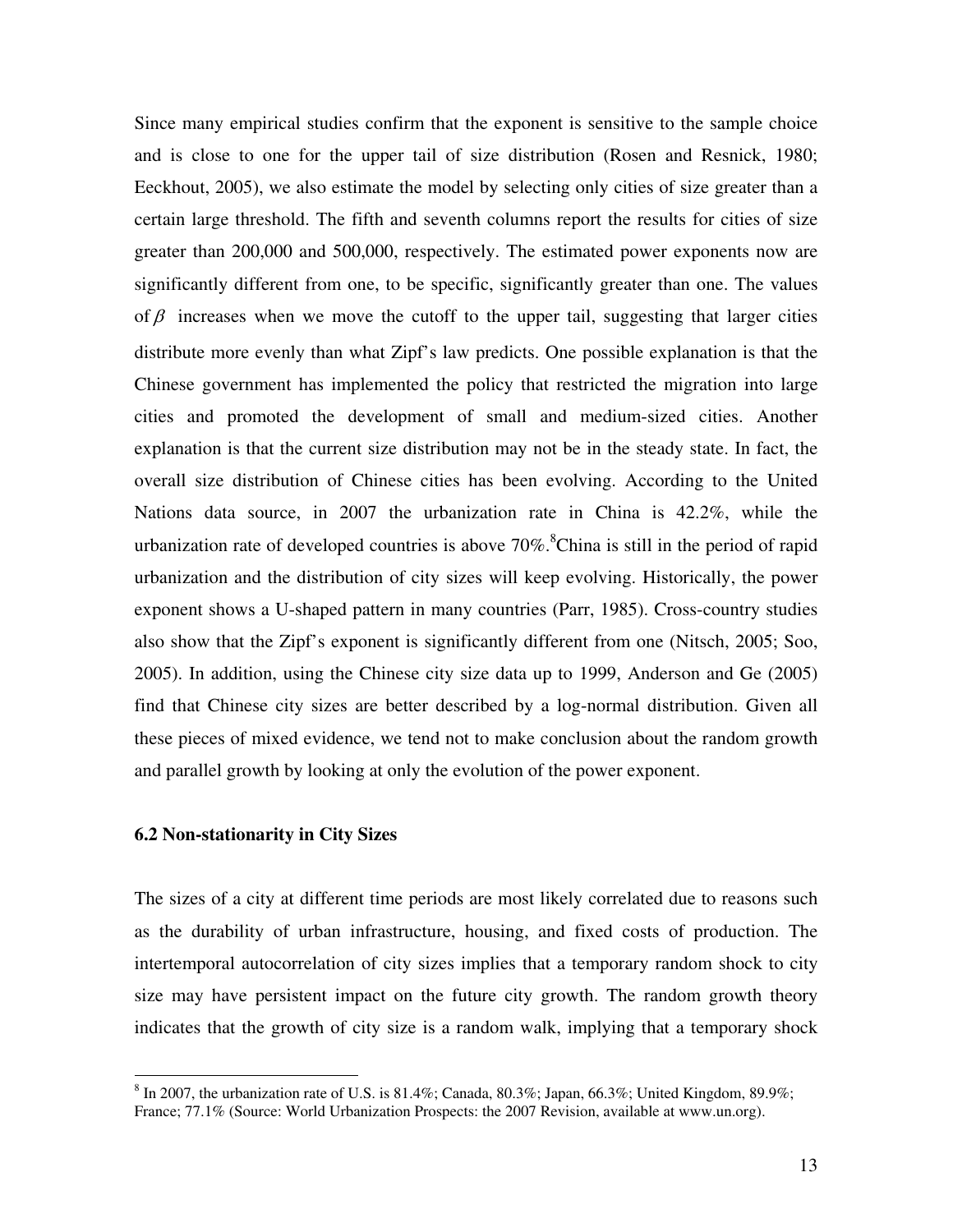will have permanent effects on city growth. If a random shock is identified to have only temporary effects on city size, as in Davis and Weinstein (2002), then the random growth theory can be rejected.

Testing the persistence of a random shock to city size boils down to the test for the stationarity of city sizes or the test for unit roots. Let  $\ln P_i$  denote the logarithm of the population of city *i* at time *t*, then, the simplest specification is to assume that city size is a first-order autoregressive (*AR*(1)) process:

$$
\ln P_{it} = \phi_i \ln P_{i,t-1} + \varepsilon_{it},
$$

where  $\phi_i$  is the first-order autocorrelation coefficient and  $\varepsilon_{it}$  is the random shock at time *t*. The augmented Dickey-Fuller (ADF) test for non-stationarity (Dickey and Fuller, 1979) of population levels takes the form

$$
\Delta \ln P_{it} = \gamma_i \ln P_{i,t-1} + \varepsilon_{it},
$$

where  $\gamma_i = \phi_i - 1$ . The null hypothesis is non-stationarity:  $\phi_i = 1$  (or  $\gamma_i = 0$ ). If  $\phi_i < 1$ , city population will converge to a constant in the steady state. Since the conclusion of unit root test is sensitive to the specification of the model, we specify the model in the very general form, including a drift  $\alpha$ <sub>*i*</sub> and a linear trend  $\beta$ <sub>*i*</sub> controlling for the upward trending:

$$
\Delta \ln P_{it} = \alpha_i + \beta_i t + \gamma_i \ln P_{i,t-1} + \sum_{j=1}^{k_i} \rho_{ij} \Delta \ln P_{i,t-j} + \varepsilon_{it},
$$

where  $k_i$  is the number of lagged difference term for city *i*. We choose the optimal lags using Bayesian information criterion (BIC).

To make sure the stationarity tests are reliable and robust, we also apply the KPSS test (Kwiatkowski et al., 1992). The null hypothesis of KPSS test is that the underlying time series is trend stationary, which is complementary to the ADF test. The KPSS test selects the optimal lag length automatically with Newey-West methodology. If the results from both ADF test and KPSS test agree with each other, then we will be confident about the stationarity characteristics of a city size.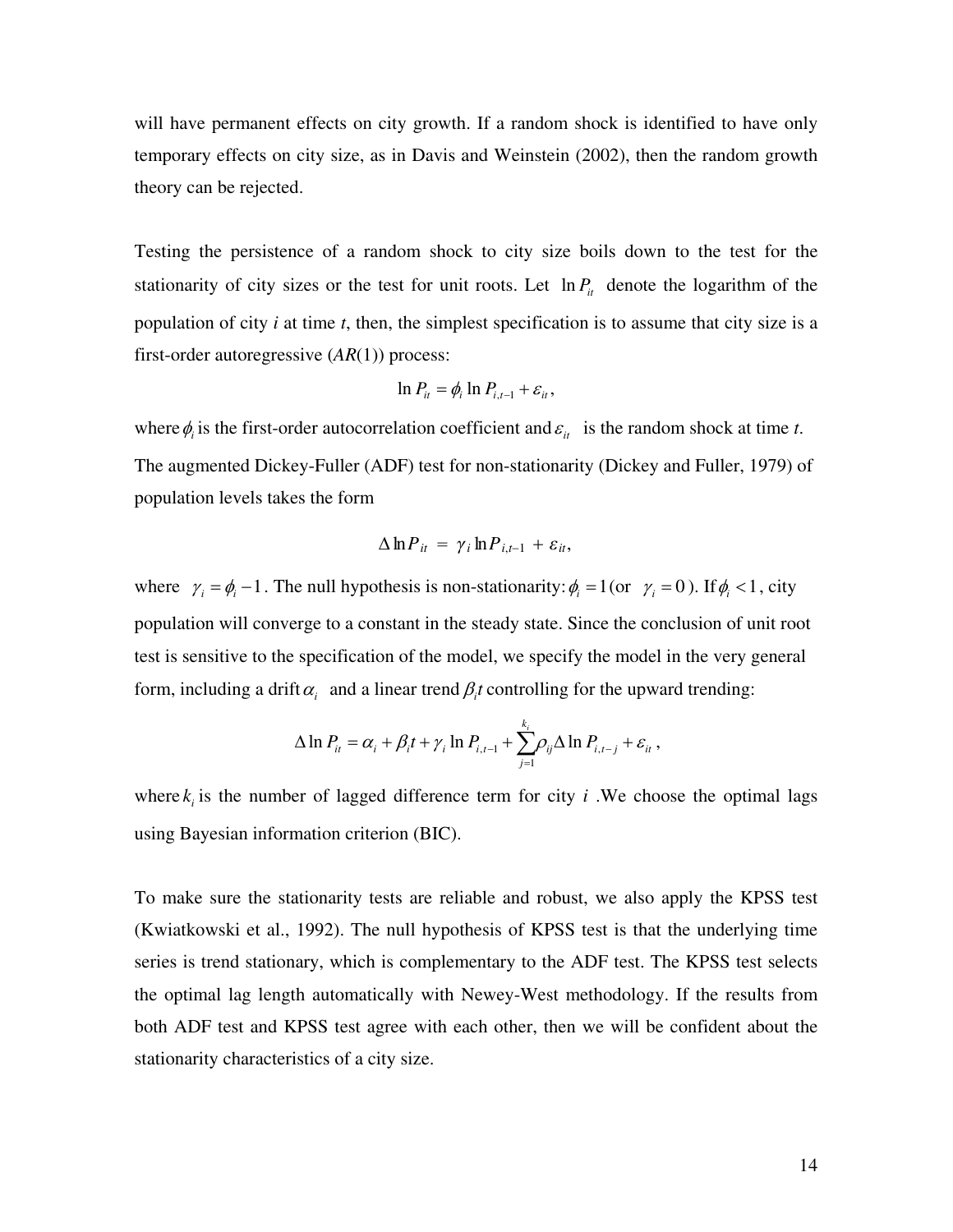Since China's economic reform and transition to a market economy may have had very different impacts on city size dynamics within different time periods, it is worth taking into account structural change or break point in the trajectory of city size. A methodology testing both unit root and endogenous structural break point simultaneously is the Zivot-Andrews (ZA) test (Zivot and Andrews, 1992). The null hypothesis of the ZA test is that the underlying time series  $\ln P_i$  has a unit root with drift  $\mu$ :

$$
\ln P_{it} = \mu + \ln P_{i,t-1} + \varepsilon_{it}.
$$
 (4)

The alternative hypothesis is that  $\ln P_i$  is trend stationary with a one-time break in the trend occurring at an unknown point of time. For example, suppose that  $\ln P_i$  has one structural change in the level, then, the regression equation for testing unit root is

$$
\Delta \ln P_{it} = \mu + \theta D U_t(\lambda) + \beta t + \gamma \ln P_{i,t-1} + \sum_{j=1}^k \rho_j \Delta \ln P_{i,t-j} + \varepsilon_{it},
$$

where  $\lambda = t/T$  is the location of the break point and is chosen to give the least favorable result for the null hypothesis (4) and  $DU_t(\lambda) = 1$  if  $t > T\lambda$ .<sup>9</sup> Again BIC is applied to select the optimal lag length in the ZA test.

Small sample size, especially short time period, is a notorious problem to the standard time series analysis, especially for the stationarity test and cointegration analysis. For example, severe size distortions are found in stationarity test when a time series has a large negative moving average (MA) root (Schwert, 1989) or a large AR root (DeJong et al., 1992). One possible remedy is to expand the time span of the data set. But we are aware that before 1981 China employed different definitions of urban population and it is very difficult to adjust the data to be consistent. To deal with the small sample size problem, we interpolate annual city size time series data and transform them into higher

<sup>&</sup>lt;sup>9</sup> Similarly, if we assume that  $\frac{1}{\ln P_i}$  has one structural change in the growth rate, then, the regression equation for testing unit root is  $\Delta \ln P_{it} = \mu + \beta t + \theta DT_t(\lambda) + \gamma \ln P_{i,t-1} + \sum_{j=1}^{\infty} \rho_j \Delta \ln P_{i,t}$  $\ln P_{it} = \mu + \beta t + \theta DT_{i}(\lambda) + \gamma \ln P_{i,t-1} + \sum_{i=1}^{k} \rho_{i} \Delta \ln \frac{P_{i}}{\sigma_{i}^{2}}$  $\sum_{it} \mu + \mu + \nu D I_t(\nu) + \gamma \ln I_{i,t-1} + \sum_{j=1}^{\infty} P_j \Delta \ln I_{i,t-j} + c_{it}$  $\Delta \ln P_{it} = \mu + \beta t + \theta DT_t(\lambda) + \gamma \ln P_{i,t-1} + \sum_{j=1}^{\infty} \rho_j \Delta \ln P_{i,t-j} + \varepsilon_{it}$ , where  $DT_t(\lambda) = t - T\lambda$  if  $t > T\lambda$ . We generally consider only the structural change in the level.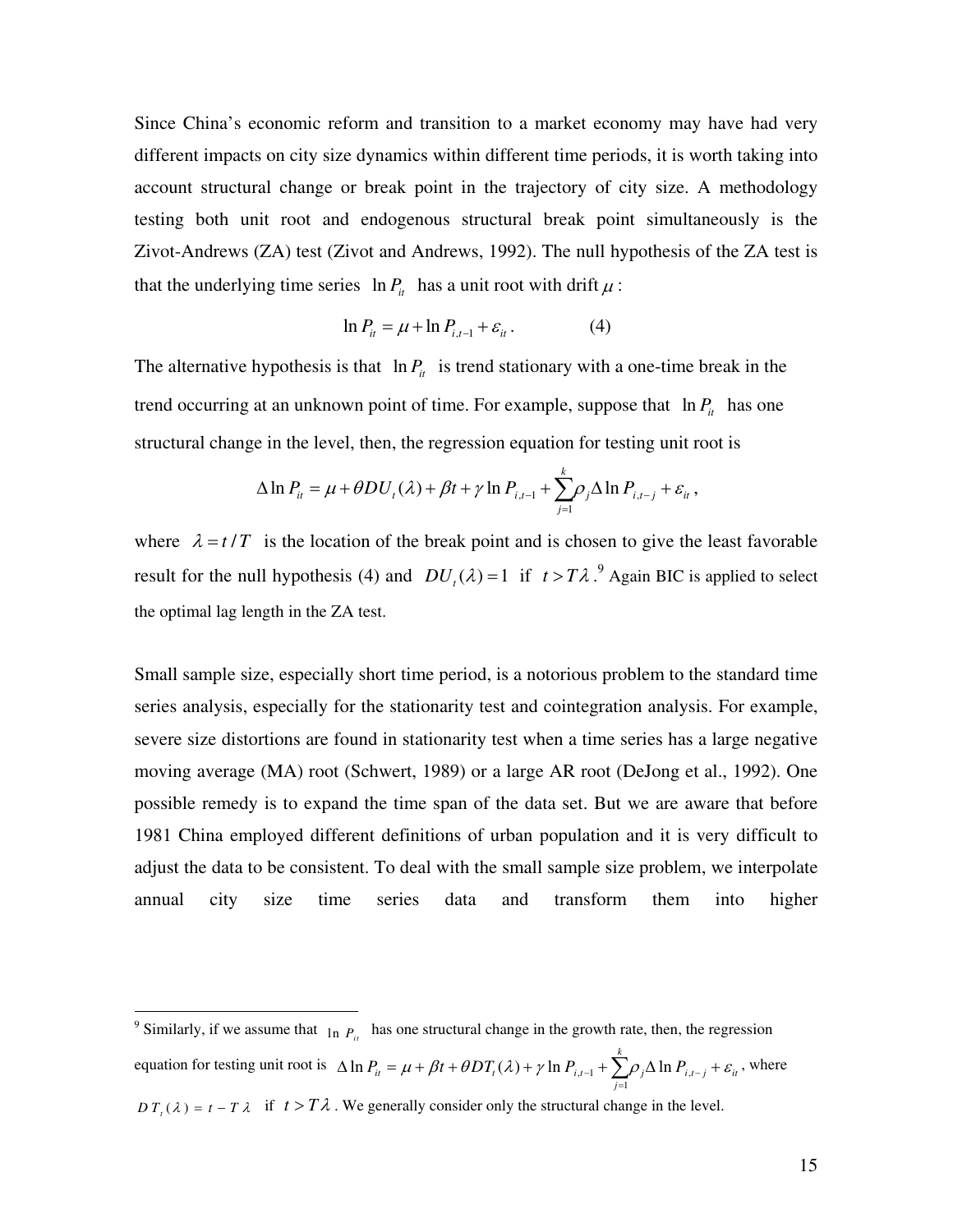frequency—quarterly—data.<sup>10</sup> Of the two commonly used interpolation methods—the quadratic method and the cubic spline method, we use the second as recommended by Baxter (1998).

We select cities in the balanced panel from 1984 to 2006 but exclude cities at the county level to do the unit root tests.<sup>11</sup> Overall, both the ADF and KPSS tests show that 153 out of 210 cities have unit roots, suggesting that the sizes of most cities are not stationary. Table 2 reports the unit root test results for some selected cities: panel 1 presents the cases that the ADF test and KPSS test are not consistent, panel 2 the cases that are stationary, and panel 3 the cases that are not stationary. It is worth noting that in panels 2 and 3 when both ADF and KPSS tests agree with each other, the ZA test tends to be consistent too.

 $\overline{a}$ 

<sup>&</sup>lt;sup>10</sup> Interpolation is commonly used in macroeconomics to transform low frequency data into high frequency data. For example, Bernanke, Gertler, and Watson (1997) interpolate quarterly GDP data into monthly series when studying the effects of monetary policy.

<sup>&</sup>lt;sup>11</sup> Cities at the county level are in general small cities and the definition for city population changed since 2005.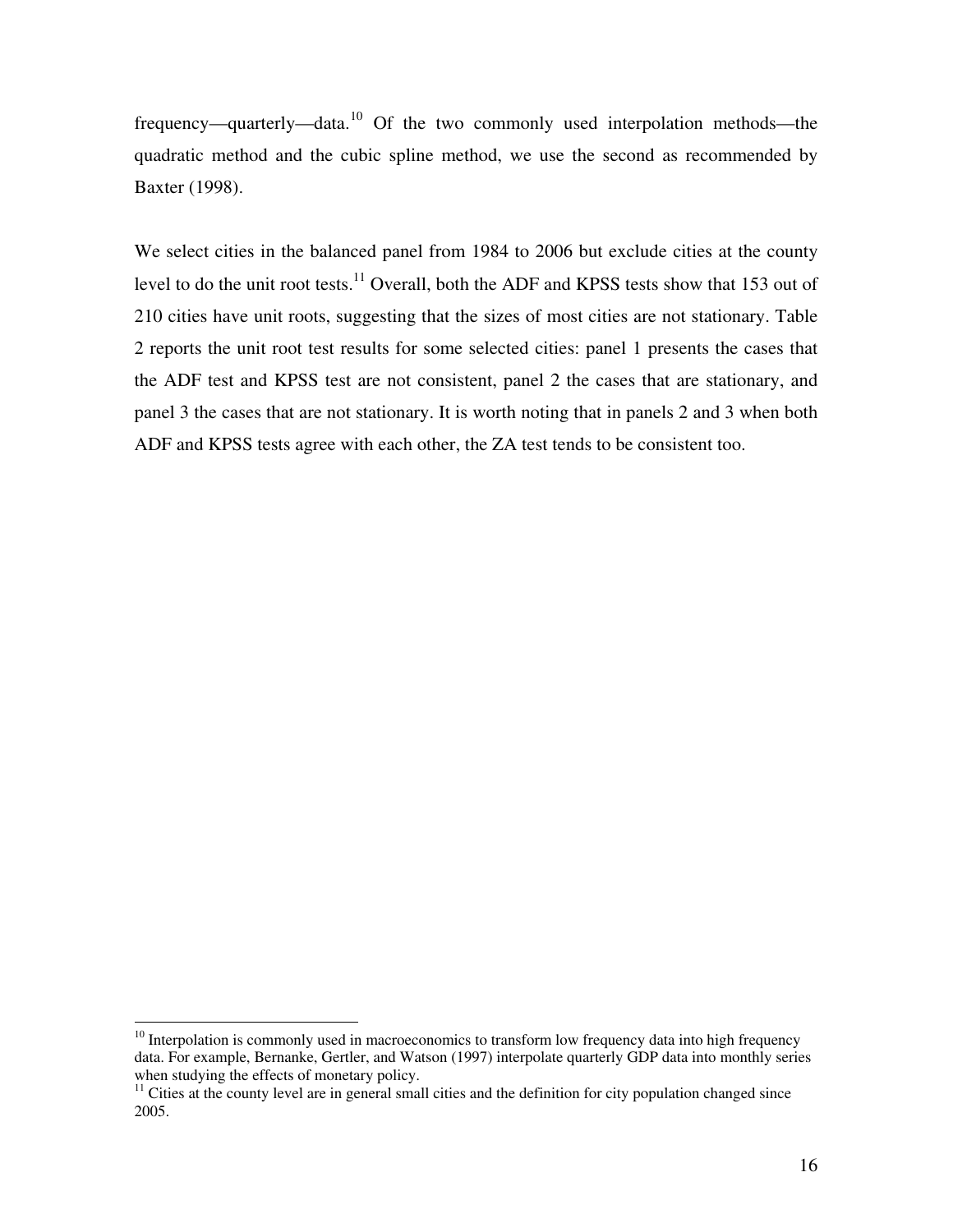Table 2

| ADF test                                             | <b>KPSS</b> test | ZA test               | Break point date |  |  |  |  |  |  |
|------------------------------------------------------|------------------|-----------------------|------------------|--|--|--|--|--|--|
| Examples of cities with inconsistent testing results |                  |                       |                  |  |  |  |  |  |  |
| $-1.950$                                             | 0.142            | $-5.413$ <sup>*</sup> | 2002Q4           |  |  |  |  |  |  |
| $-3.093$                                             | 0.063            | $-3.934$              | 1997Q4           |  |  |  |  |  |  |
| $-2.595$                                             | 0.078            | $-3.722$              | 1989Q2           |  |  |  |  |  |  |
| $-2.081$                                             | 0.095            | $-3.438$              | 1999Q3           |  |  |  |  |  |  |
| Examples of cities that are trend stationary         |                  |                       |                  |  |  |  |  |  |  |
| $-3.710^*$                                           | 0.142            | $-5.117$ *            | 1992Q4           |  |  |  |  |  |  |
| $-3.850^*$                                           | 0.089            | $-4.245$              | 1993Q3           |  |  |  |  |  |  |
| $-3.812$ <sup>*</sup>                                | 0.067            | $-4.993$ <sup>*</sup> | 1992Q4           |  |  |  |  |  |  |
| $-4.240^*$                                           | 0.141            | $-7.361$ <sup>*</sup> | 2003Q2           |  |  |  |  |  |  |
| Examples of cities that are non-stationary           |                  |                       |                  |  |  |  |  |  |  |
| $-0.134$                                             | 0.268            | $-1.762$              | 2003Q3           |  |  |  |  |  |  |
| $-2.886$                                             | $0.270^*$        | $-3.305$              | 1990Q1           |  |  |  |  |  |  |
| $-0.463$                                             | $0.272^*$        | $-1.394$              | 1990Q2           |  |  |  |  |  |  |
| $-2.008$                                             | $0.235^*$        | $-8.171$ <sup>*</sup> | 1999Q4           |  |  |  |  |  |  |
|                                                      |                  |                       |                  |  |  |  |  |  |  |

Testing stationarity of city sizes

Note: For the ADF test, the null hypothesis is non-stationarity; the critical value for the 5% level is -3.46. For the KPSS test, the null hypothesis is trend stationarity; the critical value for the 5% level is 0.15. For the ZA test, the null hypothesis is non-stationarity without a break point and the alternative hypothesis is trend stationarity with an endogenous break point; the critical value for the 5% level is -4.80. Superscript "\*" indicates significance least at the 5% level.

It is well known that the power of unit root test based on single equation is poor, especially when the time series is short. Panel unit root tests with a large *N* can improve the power. The time length of our data set is not very long; but the number of cities is large enough. For robustness check, for the 153 cities detected with unit root, we also conduct the Im-Pesaran-Shin panel unit root test (Im, Pesaran, and Shin, 2003) and the Levin-Lin-Chu panel unit root test (Levin, Lin, and Chu, 2002). Both test results can not reject the null hypothesis that all cities in the panel have unit roots (the values of Im-Pesaran-Shin test statistic and the Levin-Lin-Chu test statistic are 16.3 and 17.0, respectively).

We also conduct unit root tests for population growth rate of the same set of cities, using the first-order difference of logarithmic population level. The null hypothesis of unit root of growth rate is rejected for all cities.

Two inferences can be drawn from unit root tests. First, there exists no steady state size for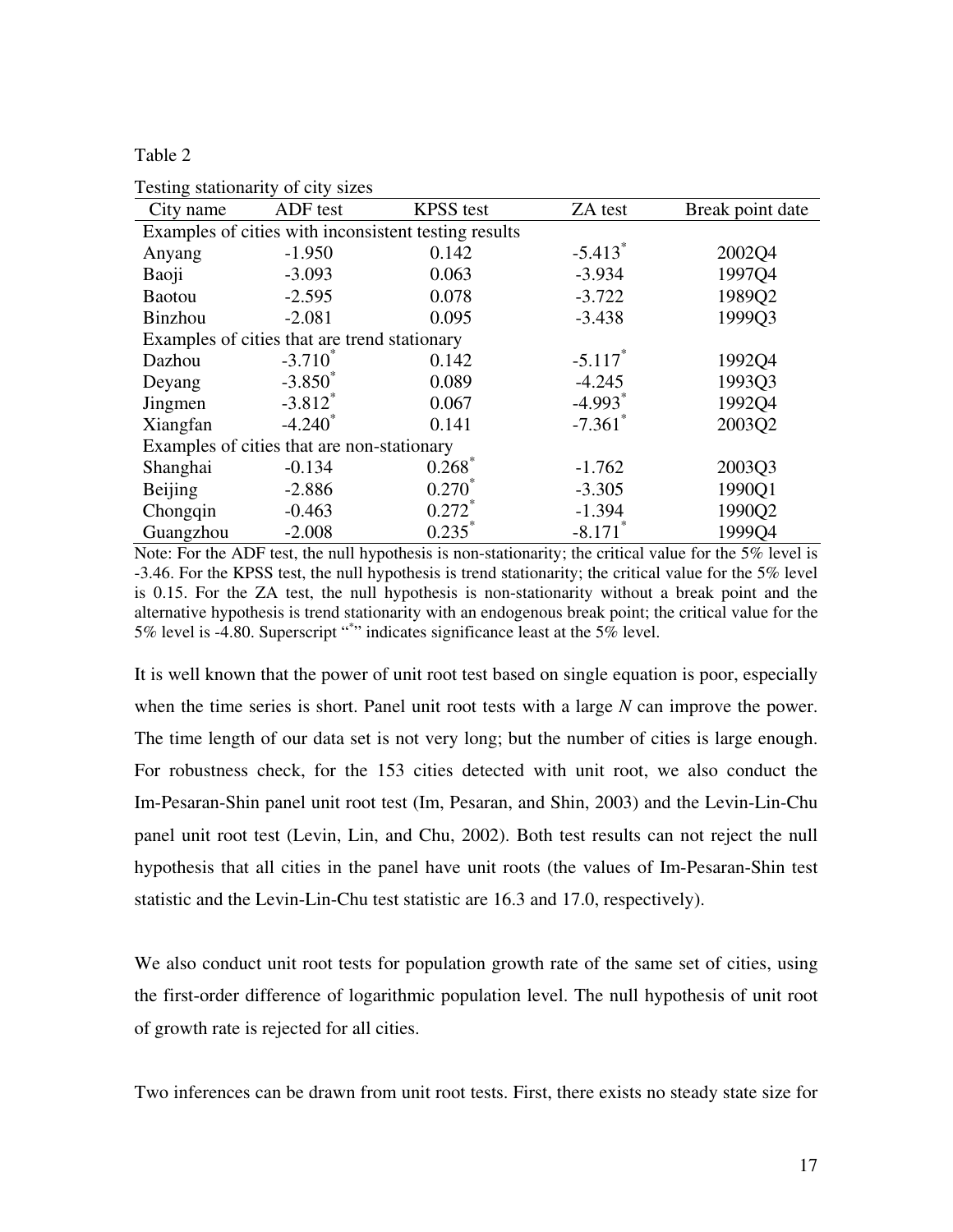the majority of cities. This rejects the conditional convergence hypothesis. Second, since for the majority of cities, city size is a non-stationary process and the rate of growth is a stationary process, we can not reject the random urban growth theory as confidently as Davis and Weinstein (2002).

#### **6.3 Testing parallel growth**

Even city sizes evolve in a non-stationary way, they still could move together as city growth is affected by many common factors, such as national economic growth or other nation-wide macroeconomic factors. A special case is that cities grow parallel in the long run but deviate in the short run, which can be tested using equation (2). Parallel growth of cities also implies that their population levels move together with the national urban population.

Parallel growth among cities implies that city sizes are cointegrated with a cointegrating coefficient of 1 ( $\gamma$ =1 in equation (2)). While various methods of cointegration test, such as Johansen-Juselius cointegration rank test (Johansen and Juselius, 1990), are applicable here, a more convenient way is to test whether the logarithm of the ratio of two city sizes is stationary or not. To see this, suppose two city sizes grow parallel, then equation (2) can be re-written as

$$
\ln(P_{it} \mid P_{jt}) = \alpha + \varepsilon_t, \tag{5}
$$

meaning that parallel growth of two cities requires that the ratio of two city sizes be stationary around a constant. Furthermore, if city *i* grows faster than city *j* by a constant rate, the relationship will be featured by a linear time trend:

$$
\ln(P_{it} / P_{jt}) = \ln P_{it} - \ln P_{jt} = \alpha + \beta t + \varepsilon_t.
$$
 (6)

We can apply the same unit root test techniques in section 6.2 to test whether the transformed time series data  $\ln(P_i / P_j)$  is (trend) stationary. Another advantage of using equation (6) to test parallel growth is that we can take into account structural change in either or both cities under testing.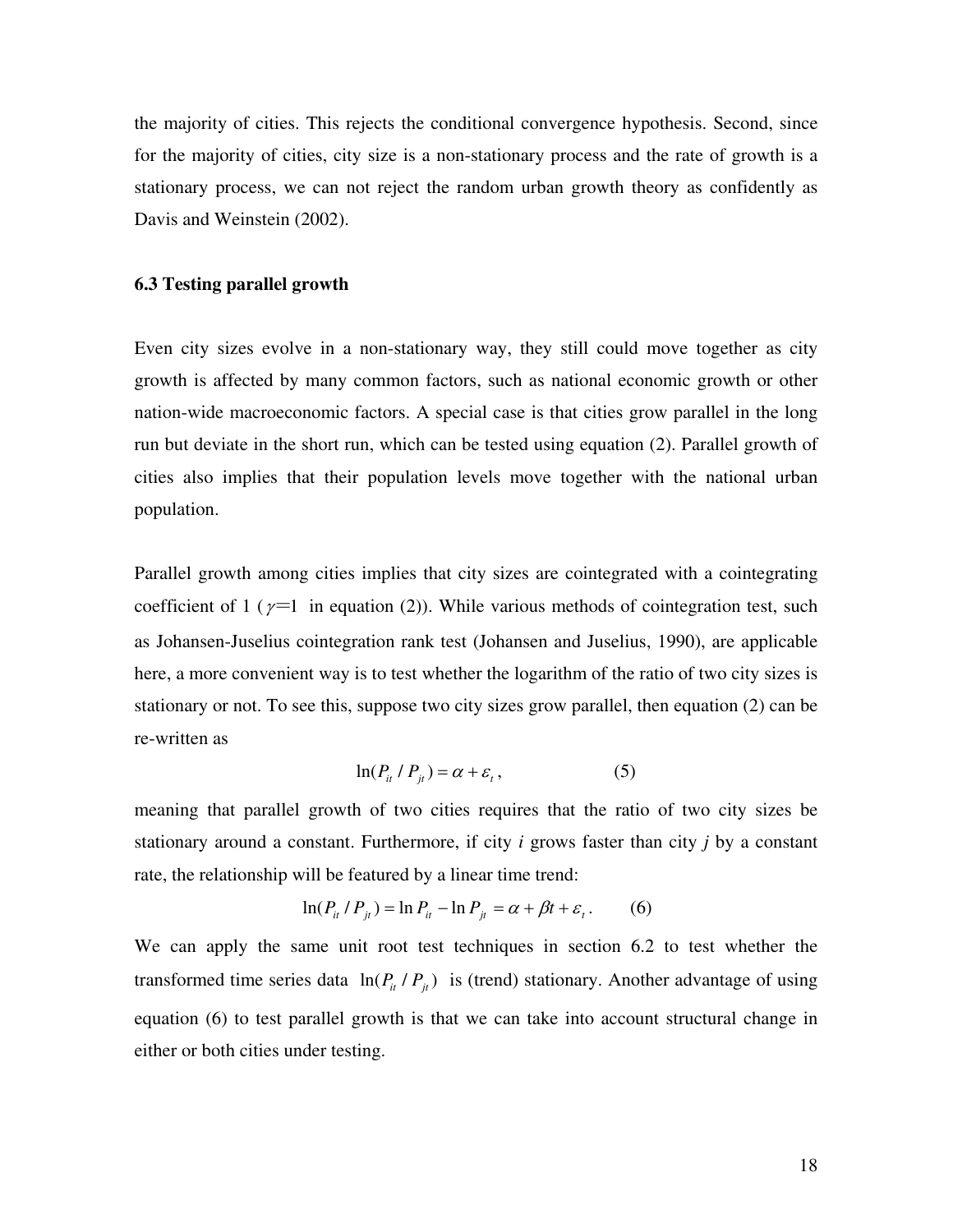It would be unnecessary to compare by pair all cities that are non-stationary to detect the growth pattern. We first randomly select cities of same size, or of same region, or with same major government intervention (such as special economic zones) to test for parallel growth. Our preliminary finding is that the majority of cities do not appear to grow parallel; however, cities with the same location-specific characteristics, such as same region, same major natural resource endowment, and same policy intervention, are more likely to grow parallel. Therefore, as a representative demonstration, we present the results for 7 groups of cities with similar locational fundamentals: tourist cities, capital cities, coastal cities, cities in Yangtze River Delta region and Pearl River Delta region, and cities in Southwestern region and Northeastern region.

Table 3 provides the ADF, KPSS, and ZA test results for testing parallel growth for the 7 groups of cities. To save space, for each group, we present only three cities that grow parallel with the reference city of each group.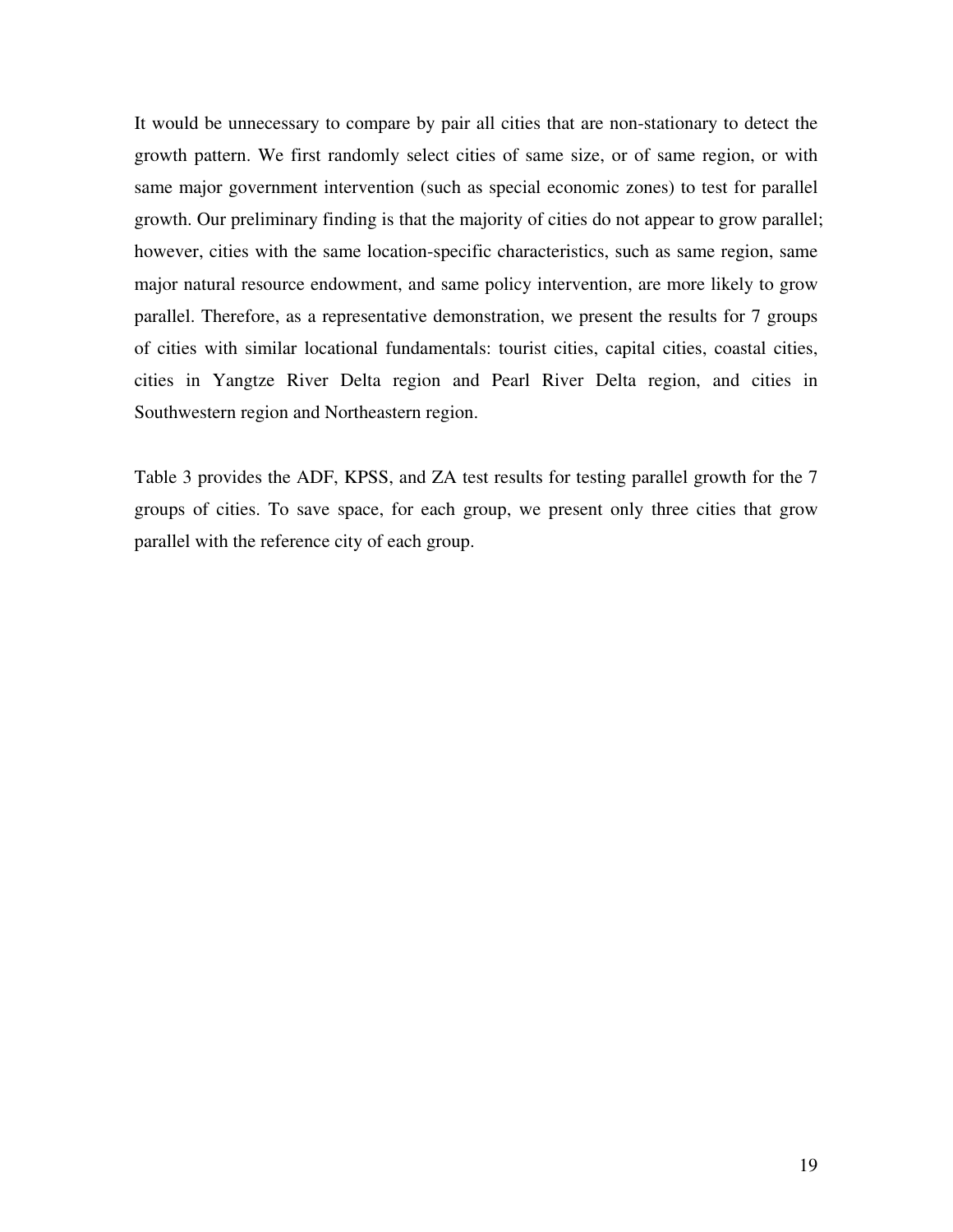### Table 3

| Testing for parallel growth of city sizes                        |                       |                      |                       |                  |  |  |  |  |  |
|------------------------------------------------------------------|-----------------------|----------------------|-----------------------|------------------|--|--|--|--|--|
| Cities                                                           | <b>ADF</b>            | <b>KPSS</b>          | ZA                    | Break point date |  |  |  |  |  |
| Group 1: Tourism cities (Guilin as reference city)               |                       |                      |                       |                  |  |  |  |  |  |
| Hangzhou                                                         | $-1.165$              | $0.270*$             | $-7.029$ <sup>*</sup> | 2000Q4           |  |  |  |  |  |
| Suzhou                                                           | $-0.976$              | 0.253                | $-6.945$              | 2000Q4           |  |  |  |  |  |
| Xian                                                             | $-4.024$ <sup>*</sup> | 0.138                | $-5.518$ <sup>*</sup> | 1994Q4           |  |  |  |  |  |
| Group 2: Capital cities (Guangzhou as reference city)            |                       |                      |                       |                  |  |  |  |  |  |
| Beijing                                                          | $-2.244$              | $0.171$ <sup>*</sup> | $-6.117$ <sup>*</sup> | 2001Q2           |  |  |  |  |  |
| Shanghai                                                         | $-2.706$              | $0.169*$             | $-6.325$              | 1999Q4           |  |  |  |  |  |
| Shenyang                                                         | $-3.225$              | $0.252$ <sup>*</sup> | $-6.982$ <sup>*</sup> | 1999Q3           |  |  |  |  |  |
| Group 3: Coastal cities (Shantou as reference city)              |                       |                      |                       |                  |  |  |  |  |  |
| Sanya                                                            | $-0.779$              | $0.230^{*}$          | $-8.196$ <sup>*</sup> | 2002Q3           |  |  |  |  |  |
| Shenzhen                                                         | $-0.797$              | $0.257$ *            | $-6.413$ <sup>*</sup> | 2002Q3           |  |  |  |  |  |
| Xiamen                                                           | $-0.977$              | $0.182*$             | $-8.189*$             | 2002Q4           |  |  |  |  |  |
| Group 4: Yangtze River Delta cities (Shanghai as reference city) |                       |                      |                       |                  |  |  |  |  |  |
| Hangzhou                                                         | $-0.0994$             | $0.263*$             | $-6.870^{*}$          | 2000Q3           |  |  |  |  |  |
| Nantong                                                          | $-1.417$              | $0.148*$             | $-6.013$ <sup>*</sup> | 2002Q3           |  |  |  |  |  |
| Suzhou                                                           | $-0.832$              | $0.243$ <sup>*</sup> | $-6.389$ <sup>*</sup> | 2000Q4           |  |  |  |  |  |
| Group 5: Pearl River Delta cities (Jiangmen as reference city)   |                       |                      |                       |                  |  |  |  |  |  |
| Guangzhou                                                        | $-2.503$              | $0.165*$             | $-5.550^*$            | 2002Q3           |  |  |  |  |  |
| Shenzhen                                                         | $-1.113$              | $0.248*$             | $-5.138$ <sup>*</sup> | 2002Q1           |  |  |  |  |  |
| Zhongshan                                                        | $-1.236$              | $0.187*$             | $-8.363$ <sup>*</sup> | 2001Q4           |  |  |  |  |  |
| Group 6: Southwestern cities (Panzhihua as reference city)       |                       |                      |                       |                  |  |  |  |  |  |
| Chengdu                                                          | $-0.768$              | $0.253*$             | $-6.451$              | 1989Q4           |  |  |  |  |  |
| Leshan                                                           | $-2.969$              | 0.078                | $-5.488$ <sup>*</sup> | 1998Q4           |  |  |  |  |  |
| Mianyang                                                         | $-2.293$              | $0.190*$             | $-5.539$ <sup>*</sup> | 2002Q3           |  |  |  |  |  |
| Group 7: Northeastern cities (Liaoyang as reference city)        |                       |                      |                       |                  |  |  |  |  |  |
| Anshan                                                           | $-0.647$              | $0.169*$             | $-4.917$              | 1989Q4           |  |  |  |  |  |
| Benxi                                                            | $-1.536$              | $0.159$ <sup>*</sup> | $-4.956$ <sup>*</sup> | 1993Q3           |  |  |  |  |  |
| Fuxin                                                            | $-1.174$              | 0.145                | $-5.226$              | 1993Q3           |  |  |  |  |  |

Note: For the ADF test, the null hypothesis is non-stationarity; the critical value for the 5% level is -3.46. For the KPSS test, the null hypothesis is trend stationarity; the critical value for the 5% level is 0.15. For the ZA test, the null hypothesis is non-stationarity without a break point and the alternative hypothesis is trend stationarity with an endogenous break point; the critical value for the 5% level is -4.80. Superscript "\*" indicates significance at least at the 5% level.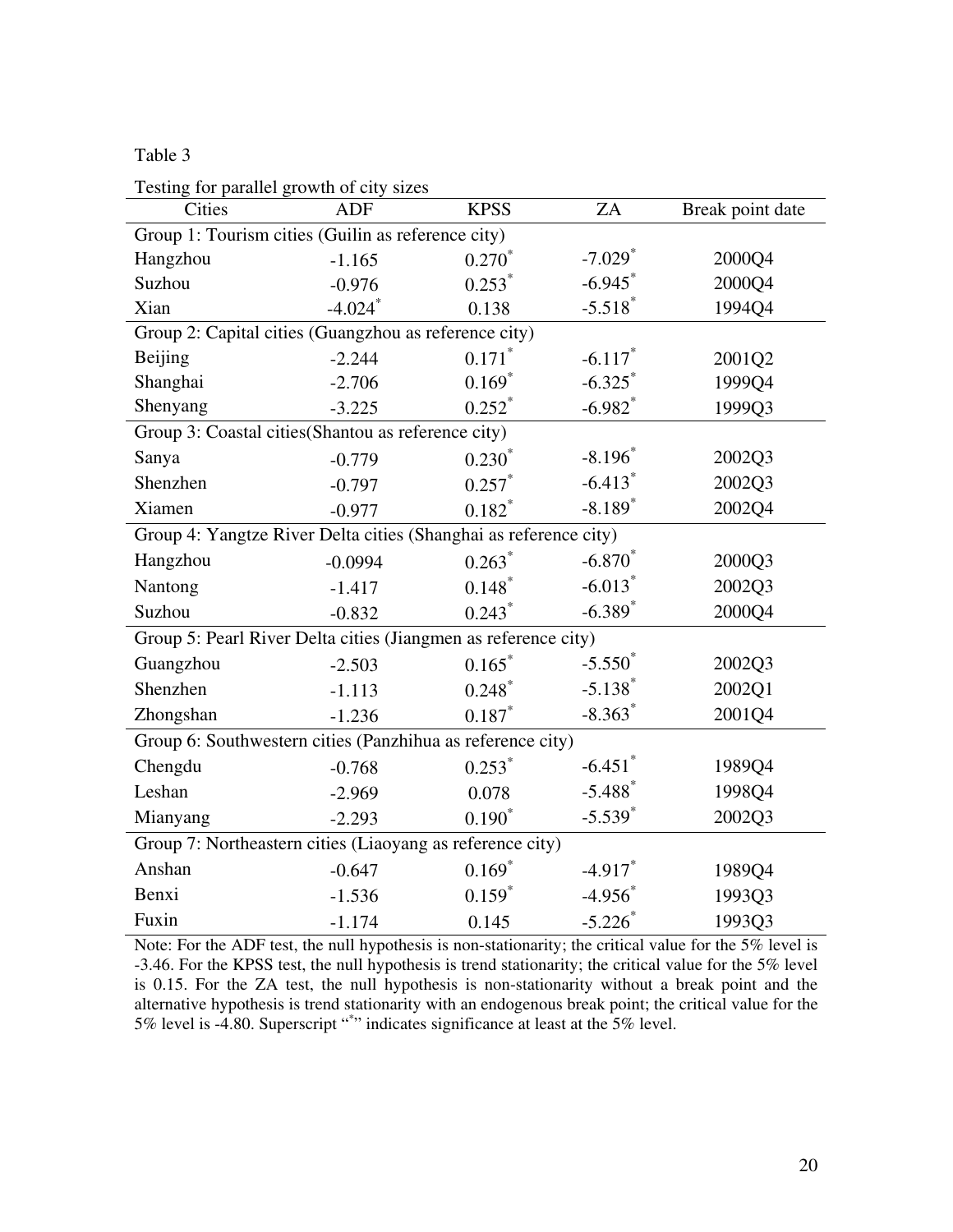(1) Tourism cities. Obviously, tourism cities have location-specific fundamentals—natural tourist attractions such as beautiful lakes, rivers, beaches, and mountains. Using Guilin as the reference city, we conduct parallel growth test for the 54 cities in the first list of the best tourism cities nominated by the National Tourism Administration of China in 1998. Panel 1 of Table 3 reports the test statistics for three cities that grow parallel with Guilin. It is interesting to see that Hangzhou and Suzhou satisfy parallel growth condition with one level shift occurring at the same date (the second quarter in 2000). These two cities are geographic neighbors in Zhejiang province but Hangzhou is a capital city. Figure 1 plots the logarithm of population levels for Hangzhou, Suzhou, and Guilin. Visually we can see that the three cities grow parallel if we ignore the break point occurring in 2000 for Hangzhou and Suzhou. Figure 2 plots the logarithm of population ratio for Hangzhou and Suzhou compared with Guilin, and the patterns are remarkably similar. Taking together, we tentatively conclude that natural tourist attractions might play a very important role in long-run urban growth for tourism cities.



Figure 1 Population levels of three tourism cities Note. The vertical axis is the logarithm of city population; the horizontal axis is year.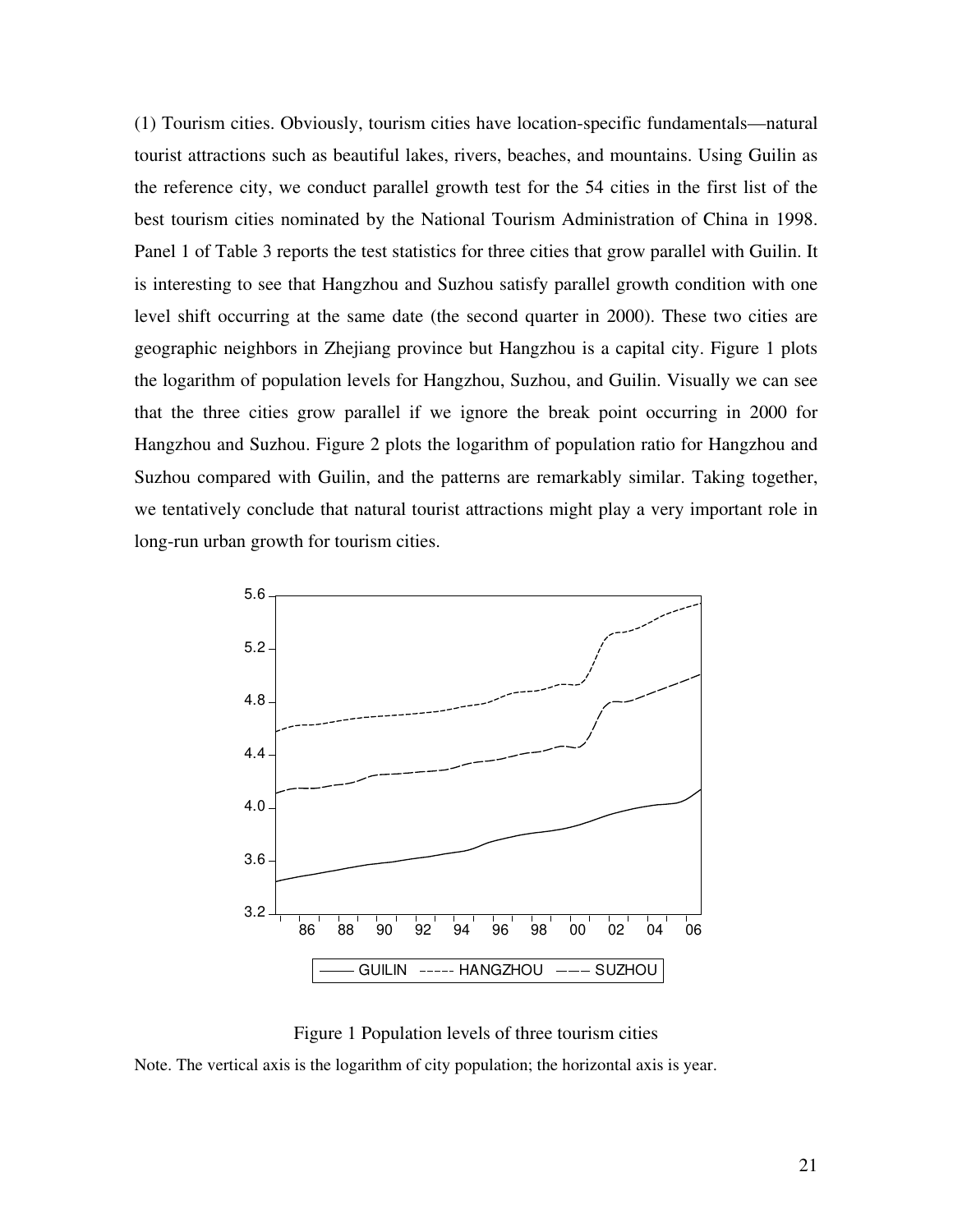

Figure 2 Logarithm of population ratio

Note. The vertical axis of the left panel is the logarithm of population ratio of Hangzhou to Guilin; the vertical axis of the right panel is the logarithm of population ratio of Suzhou to Guilin; the horizontal axis is year.

(2) Capital cities. A provincial capital city or a municipality directly under the central government can be considered a "policy city" in the sense that it receives all kinds of favorable economic policies and resource allocation from central and local governments, even more so during the planned economy period. If we treat location-specific policies as general location fundamentals, then, these capital cities have advantages comparable to natural tourist attractions in tourism cities. There are 32 capital cities in China. Using Guangzhou as the reference city, panel 2 of Table 3 shows that Beijing, Shanghai, and Shenyang grow parallel with Guangzhou.

(3) Coastal cities. Coastal cities are harbor cities and enjoy natural location advantage in transportation. They are also the cities that started transition in the early stage of China economic reform and have received favorable government intervention. Choosing Shantou as the reference city, panel 3 shows that Sanya, Shenzhen, and Xiamen grow parallel with Shantou. We should point out that Shantou, Shenzhen, and Xiamen are three of the five cities in the special economic zones.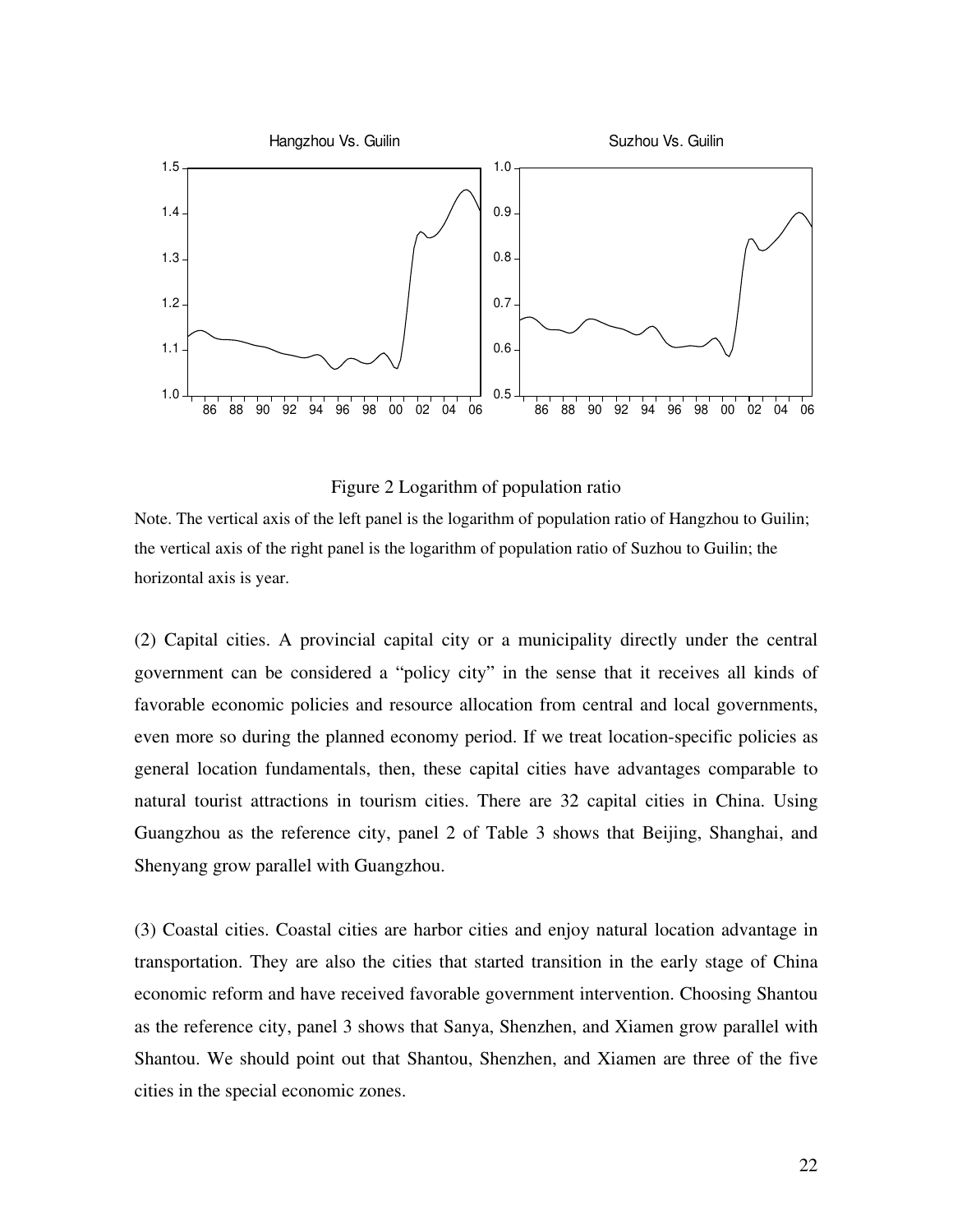(4) Yangtze River Delta cities. Cities in this region have both transportation advantage (near the Yangtze River and the Pacific Ocean) and policy advantage (receiving favorable open and reform policies); furthermore, this region is one of the manufacturing industry clusters. Panel 4 shows that Hangzhou, Nantong, and Suzhou grow parallel with Shanghai.

(5) Pearl River Delta cities. Cities in this area enjoy advantages similar to Yangtze River Delta cities. They also attract labor intensive manufacturing firms. Panel 5 shows that Guangzhou, Shenzhen, and Zhongshan grow parallel with Jiangmen.

(6) Southwestern cities. Southwestern cities are located in less developed Southwestern China, with less developed transportation network and a large minority population. Taking cities in Sichuan province as examples, panel 6 shows that Chengdu, Leshan, and Mianyang grow parallel with Panzhihua when a structural change is taken into account.

(7) Northeastern cities. Northeastern region is a traditional heavy industry center and a mining center. Panel 7 of Table 3 shows that Anshan, Benxi, and Fuxin grow parallel with Liaoyang conditional on a structural change. Anshan, Benxi and Liaoyang are well-known for their steel industry, and Fuxin is well-known for its coal mining industry. This panel suggests that natural resource endowment might play an important role in long run growth of "resource cities."

After examining the above seven groups of cities, we have found rare evidence for the simple, deterministic, parallel growth among Chinese cities. However, after taking into account growth trend and structural change in city size, we find some pairs of cities with common group characteristics do grow parallel in terms of generalized concept of parallel growth. Those common characteristics can be summarized as generalized locational fundamentals, including natural tourist attractions (tourist cities), transportation advantages (coastal cities), natural resource endowment such as coal mine (resource cities), and similar government interventions (policy cities). If we extend the definition of locational fundamentals to any location specific amenities, including natural resources, location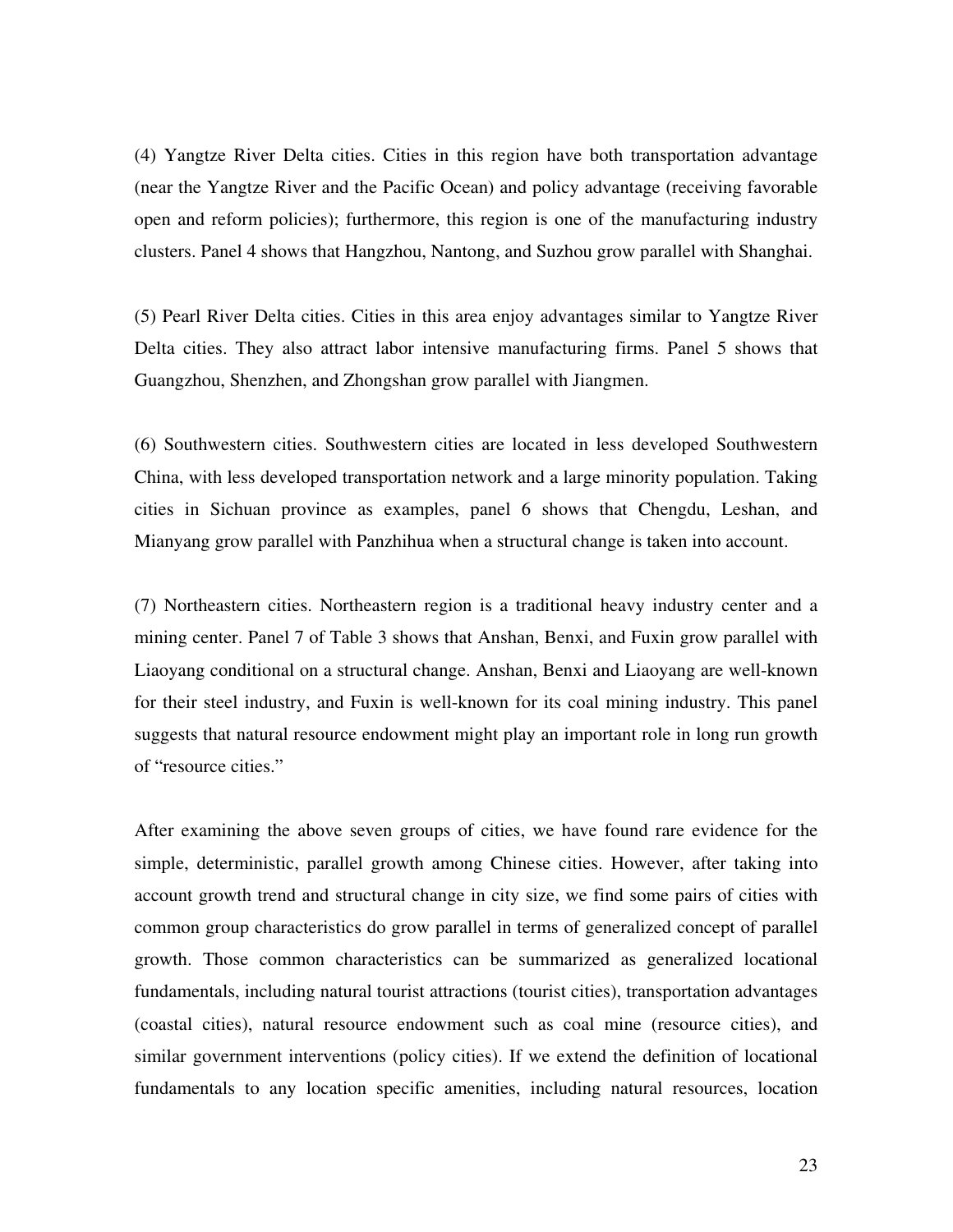accessibility, and government interventions, the identified parallel growth patterns of sub-groups may partly support the locational fundamentals theory.

One point worth noting is that structural changes occur to the growth path of many cities. This is not surprising since transition to a market economy and rapid urbanization in China are accompanied by dramatic institutional changes and government interventions, such as the Western region development plan and favorable economics policies to the Pearl River Delta and Yangtze River Delta regions. Our research show that it is important to take into account structural changes when studying city size distribution and city size dynamics for developing countries.

#### **7. Conclusions**

Three urban growth theories, namely the endogenous growth theory, the random growth theory, and the hybrid growth theory, predict three types of parallel growth of cities—deterministic parallel growth, random growth with a stable steady-state distribution, and cointegrated parallel growth, respectively. This paper focuses on identifying the parallel growth patterns of Chinese cities based on these three urban growth theories. Given the fact that China is still in the period of rapid urbanization, even though we apply rigorous time series econometric techniques, we can only tentatively conclude that the overall Chinese city growth does not follow the pattern of simple, deterministic, parallel growth. However, once allowing for growth trend and structural change, we find that a small number of cities with certain common group characteristics, such as similar location advantages or policy regime, do grow parallel. For example, super large-sized cities Guangzhou and Shanghai grow parallel; steel industry cities Anshan and Liaoyang grow parallel; Shenzhen and Xiamen, both in special economic zones, also grow parallel. Our findings suggest that location fundamentals may have persistent impacts on urban growth. Furthermore, if we extend the concept of locational fundamentals to any location-specific factors, including natural resource endowment, transport accessibility, and government interventions, our findings provide some evidence supporting the locational fundamentals urban growth theory.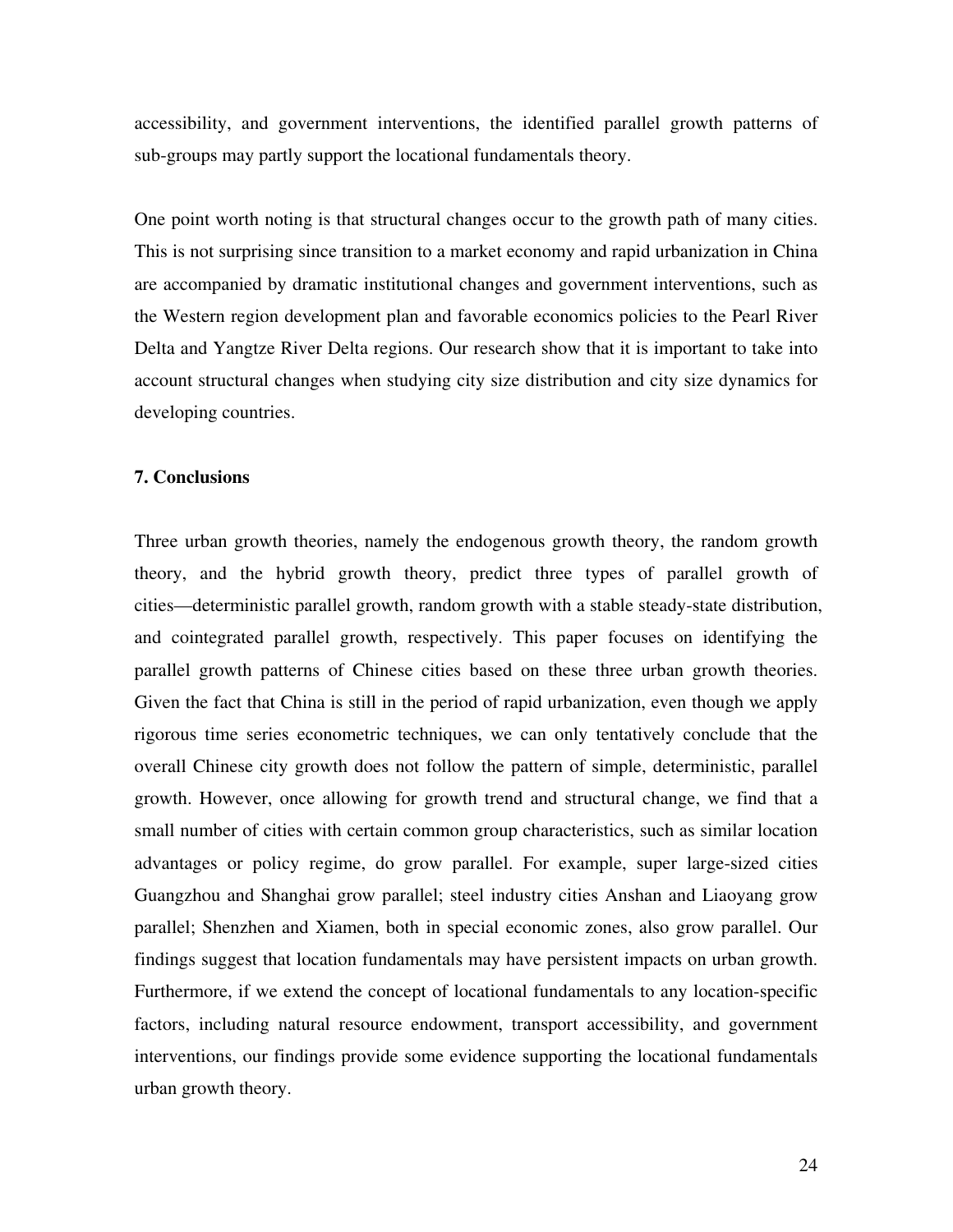Our research focuses on only cities from the balanced panel (having observations since 1984). However, one of the striking features of Chinese urbanization is the entry of new cities each year. It would be interesting to investigate the growth evolution incorporating migration and the birth of new cities. In addition, we are only interested in identifying the growth pattern in this paper, but urban growth determinants warrant further studies.

#### **References**

Anderson, G., Ge, Y., 2005. The size distribution of Chinese cities. Regional Science and Urban Economics 36, 756-776.

Angel, S., Sheppard, S., Civco D., 2005. The dynamics of global urban expansion. Report, Transport and Urban Development Department, The World Bank.

Barro, R., Sala-i-Martin, X., 2004. Economic Growth. Cambridge: The MIT Press.

Baxter, M., 1998. Interpolating annual data into monthly or quarterly data. Government Statistical Service Methodology Series No. 6. London: Office for National Statistics.

Bernanke, B., Gertler, M., Watson, M., 1997. Systematic monetary policy and the effects of oil price shocks. Brookings Papers on Economic Activity1, 91-142.

Black, D., Henderson, V., 1997. Urban growth. NBER Working Paper No.6008.

Black, D., Henderson, V., 1999. A theory of urban growth. Journal of Political Economy 107, 252-284.

Bosker, M., Brakman, S., Garretsen, H., Schramm, M., 2008. A century of shocks: The evolution of the German city size distribution 1925-1999. Regional Science and Urban Economics 38, 330-347.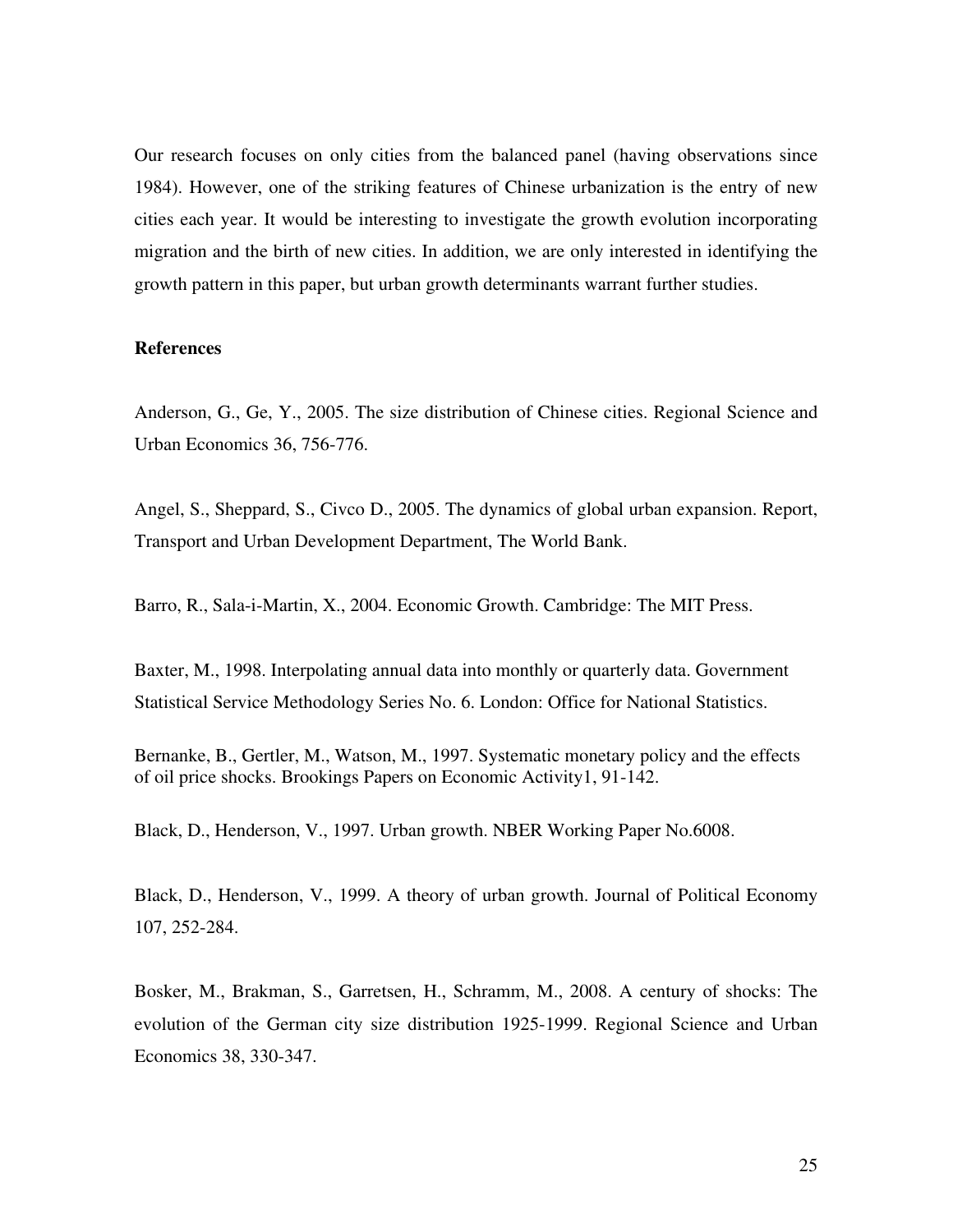Brakman, S., Garretsen, H., Schramm, M., 2004. The strategic bombing of German cities during World War II and its impact on city growth. Journal of Economic Geography 4, 201-218.

Cordoba, J., 2007. On the distribution of city sizes. Journal of Urban Economics 63, 177-197.

Davis, D., Weinstein, D., 2002. Bones, bombs and break points: the geography of economic activity. American Economic Review 92, 1269-1289.

DeJong, D., Nankervis, J., Savin, N., Whiteman, C., 1992. The power problems of unit root tests in time series with autoregressive errors. Journal of Econometrics 53, 323–343.

Dickey, D., Fuller, W., 1979. Distribution of the estimators for autoregressive time series with a unit root. Journal of the American Statistical Association 74, 427-431.

Eaton, J., Eckstein, Z., 1997. Cities and growth: Theory and evidence from France and Japan. Regional Science and Urban Economics 27, 443-474.

Eeckhout, J., 2005. Gilbrat's law for (all) cities. American Economic Review 94, 1429-1451.

Fujita, M., Mori, T., 1996. The role of ports in the making of major cities: Self-agglomeration and hub-effect. Journal of Development Economics 49, 93-120.

Gabaix, X., 1999. Zipf's law for cities: An explanation. Quarterly Journal of Economics 114, 739-767.

Gabaix, X., Ioannides, Y., 2004. The evolution of city size distribution, in: Henderson, V. (Ed.). Handbook of Regional and Urban Economics, Vol 4. Amsterdam: North-Holland, 2341-2378.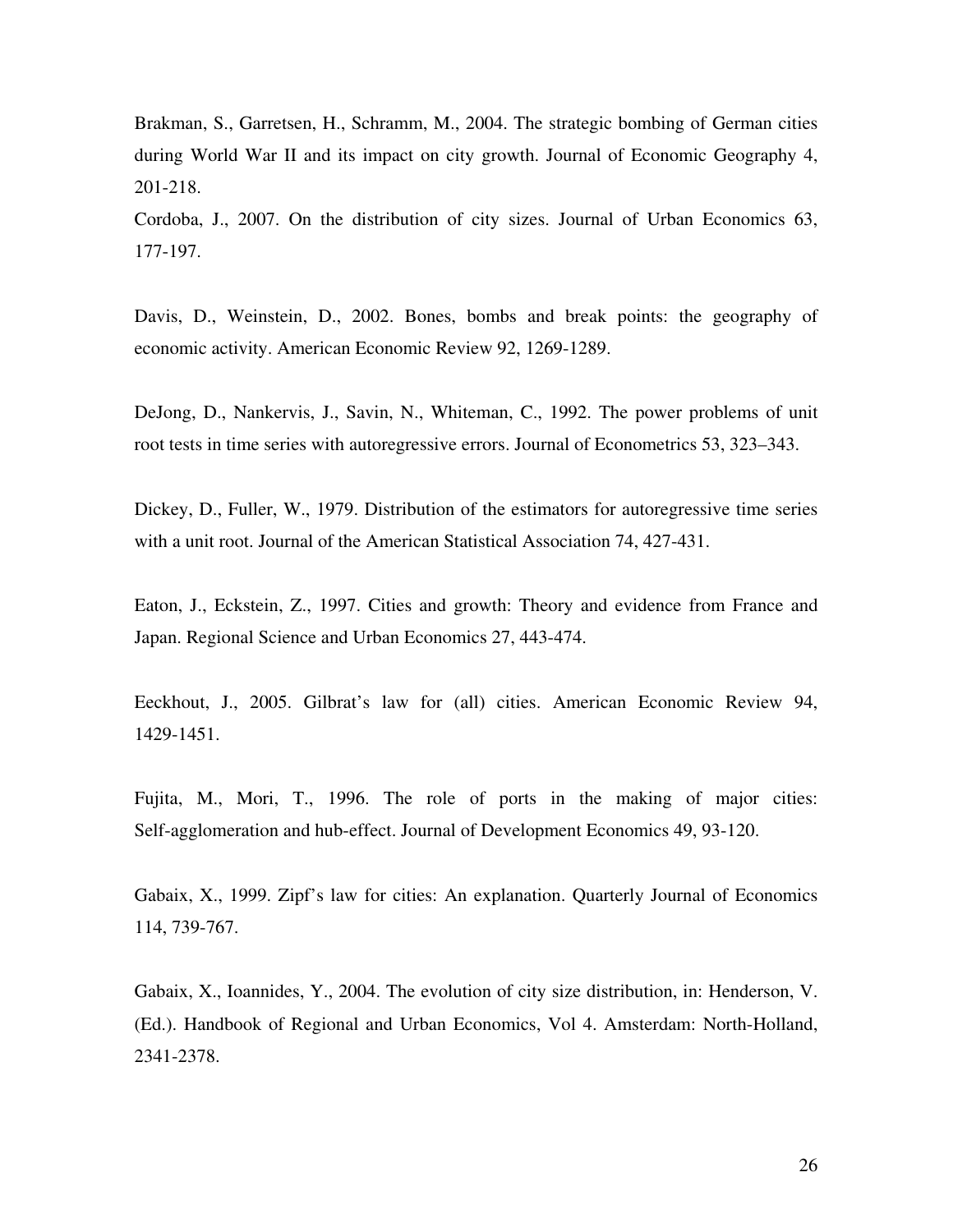Gan, L., Li D., Song, S., 2006. Is the Zipf's law spurious in explaining city-size distributions? Economics Letters 92, 256-262.

Im, K., Pesaran, M., Shin, Y., 2003. Testing for unit roots in heterogeneous panels. Journal of Econometrics 115, 53-74.

Johansen, S., Juselius, K., 1990. Maximum likelihood estimation and inference on cointegration—with applications to the demand for money. Oxford Bulletin of Economics and Statistics 52, 169-210.

Krugman, P., 1996. Confronting the mystery of urban hierarchy. Journal of the Japanese and International Economies 10, 399-418.

Kwiatkowski, D., Phillips, P., Schmidt, P., Shin, Y., 1992. Testing the null hypothesis of stationarity against the alternative of a unit root: How sure are we that economic time series have a unit root? Journal of Econometrics 54, 159-178.

Levin, A., Lin, C.F., Chu, C.J., 2002. Unit root tests in panel data: Asymptotic and finite sample properties. Journal of Econometrics 108, 1-24.

Nitsch, V., 2005. Zipf zipped. Journal of Urban Economics 57, 86-100.

Parr, J., 1985. A note on the size distribution of cities over time. Journal of Urban Economics 18, 199-212.

Rosen, K., Resnick, M., 1980. The size distribution of cities: An examination of the Pareto law and primacy. Journal of Urban Economics 8, 165-186.

Rossi-Hansberg, E., Wright, M., 2007. Urban structure and growth. Review of Economic Studies 74, 597-624.